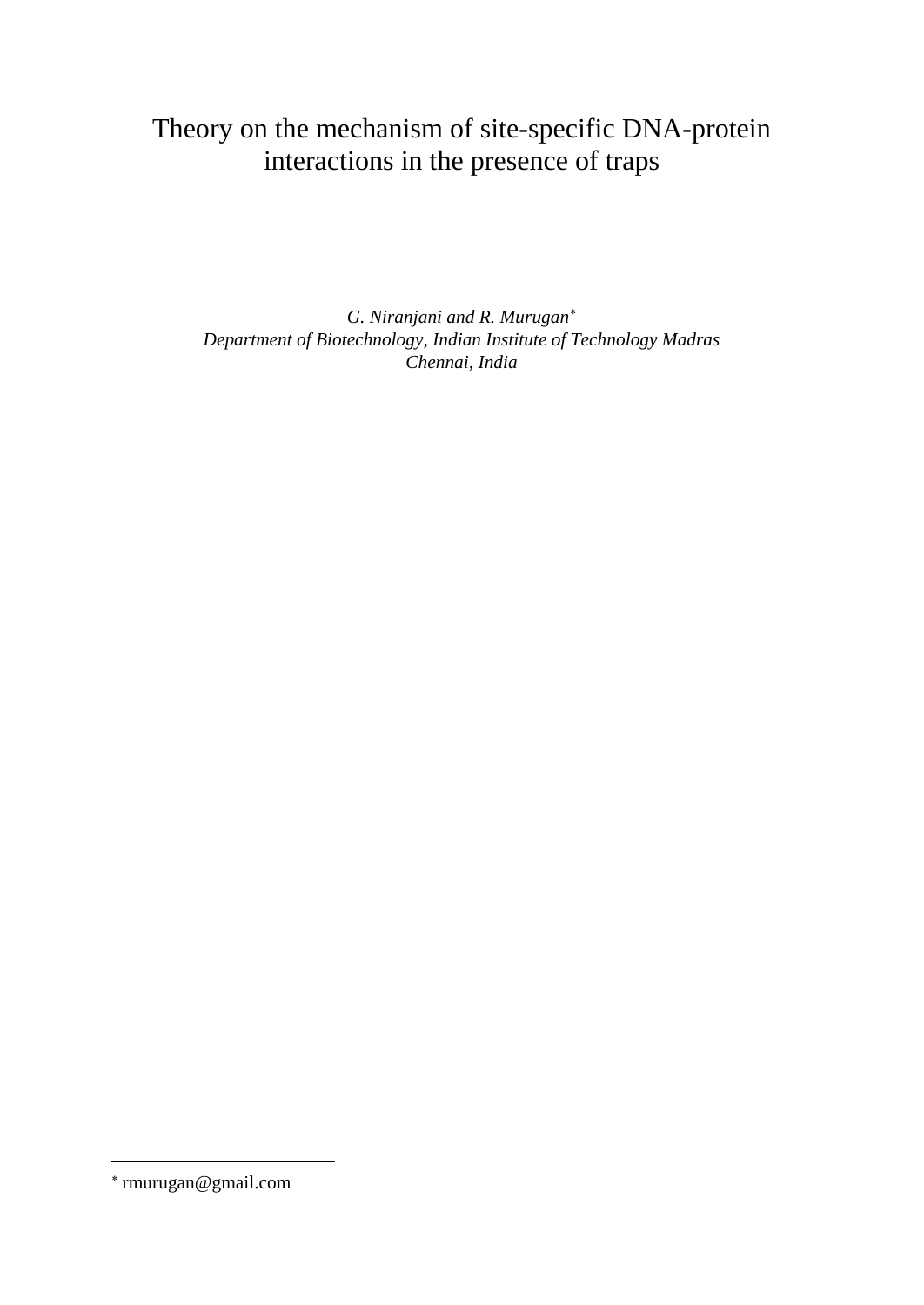# ABSTRACT

The speed of site-specific binding of transcription factor (TFs) proteins with genomic DNA seems to be strongly retarded by the randomly occurring sequence traps. Traps are those DNA sequences sharing significant similarity with the original specific binding sites. It is an intriguing question how the naturally occurring TFs and their specific binding sites are designed to manage the retarding effects of such randomly occurring traps. We develop a simple random walk model on the site-specific binding of TFs with genomic DNA in the presence of sequence traps. Our dynamical model predicts that (a) the retarding effects of traps will be minimum when the traps are arranged around the specific binding site such that there is a negative correlation between the binding strength of TFs with traps and the distance of traps from the specific binding site and (b) the retarding effects of sequence traps can be appeased by the condensed conformational state of DNA. Our computational analysis results on the distribution of sequence traps around the putative binding sites of various TFs in mouse and human genome clearly agree well the theoretical predictions. We propose that the distribution of traps can be used as an additional metric to efficiently identify the specific binding sites of TFs on genomic DNA.

# KEY WORDS

Sequence traps, site-specific binding, random walk model, DNA-protein interactions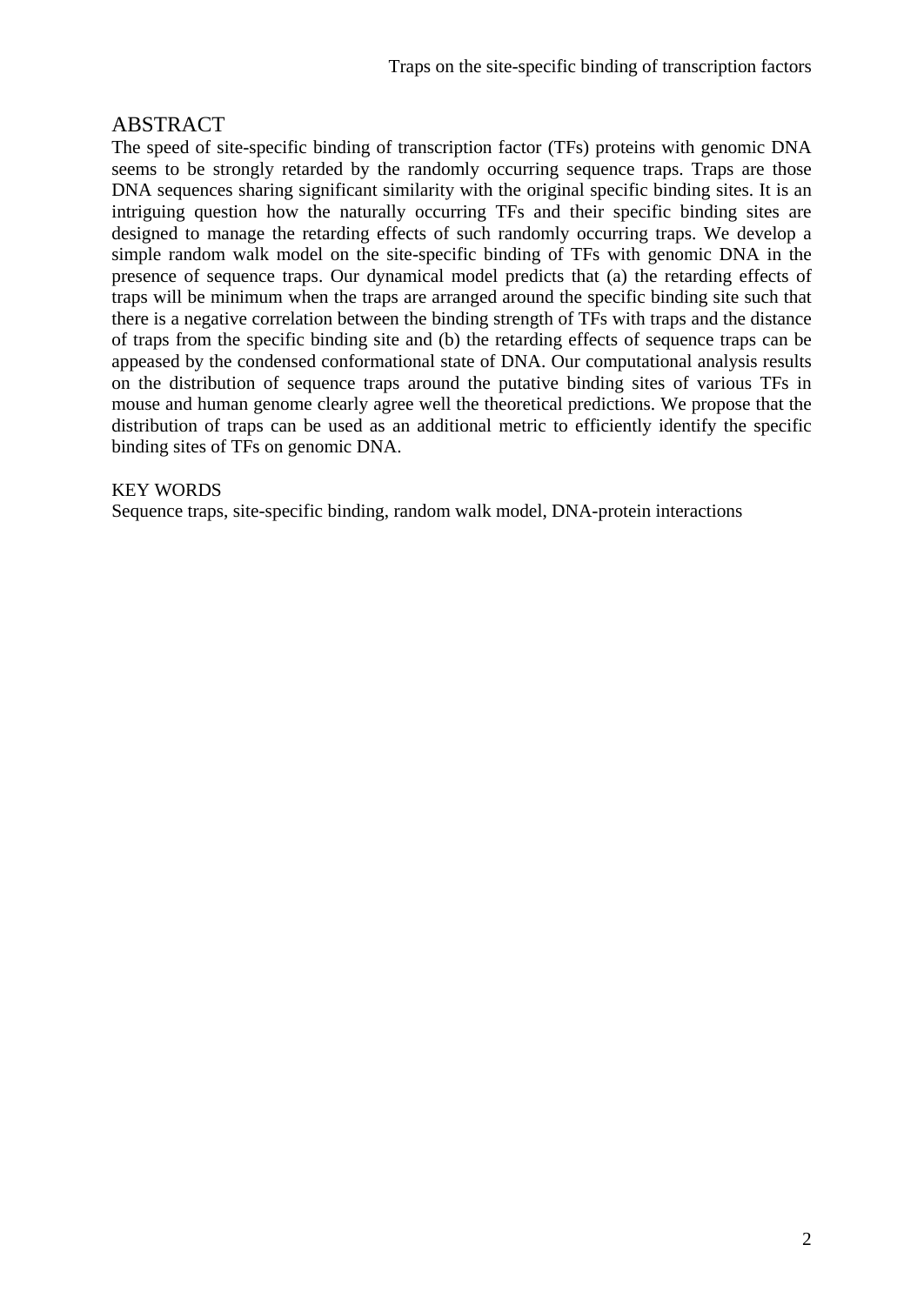# **1. Introduction**

Binding of transcription factor proteins (TFs) at specific *cis*-regulatory modules (CRMs) on the genomic DNA in the presence of enormous amount non-specific sites is critical for the expression and regulation of various genes inside the living cell [1-5]. In earlier studies, the site-specific binding of TFs was modelled as one-step Smolochowski type three-dimensional diffusion (3Dd) controlled collision process [6]. Later *in vitro* experiments on the sitespecific binding of *lac* repressor protein with its Operator site showed a bimolecular collision rate in the order of  $10^{10}$ - $10^{11}$  M<sup>-1</sup>s<sup>-1</sup> which was  $10$ - $10^2$  times higher than the Smolochowski type 3Dd controlled rate limit [6-8]. These experimental observations clearly ruled out the possibility of 3Dd only (3Ddo) model and suggested a two-step mechanism i.e. a 3D1Dd model. According to this, TFs first non-specifically bind with DNA via 3Dd and then search for their specific sites via one-dimensional diffusion (1Dd) [7, 8].

The nonspecific binding of TFs is mainly driven by the electrostatic attractive forces present in between the positively charged DNA binding domains (DBDs) of DNA binding proteins (DBPs) and negatively charged phosphate backbone of DNA. Various symbols and abbreviations used in this paper are summarized in **Table 1**. The site-specific binding of TFs via a combination of 3Dd and 1Dd seems (3D1Dd model) to be facilitated by sliding, hopping and inter-segmental transfer type dynamics [7-12]. The non-specifically bound TFs diffuse along DNA with a step size of unit base-pair (bps) in sliding, few bps in hopping and few hundred to thousand bps in intersegmental transfers. Intersegmental transfers occur when two distal segments of the same DNA polymer come into contact through ring-closure events over 3D space (**Fig. 1A**). The conformational state of DNA seems to play critical role in modulating various facilitating processes. Sliding and hopping will be the dominating modes of dynamics on a relaxed conformational state of DNA (rcsDNA). Intersegmental transfers predominantly occur on a condensed conformational state of DNA (ccsDNA).

In general, both the nonspecific and site-specific binding of TFs are influenced by several factors viz. conformational state of DNA [13-15], electrostatic attractive forces acting at the DNA-protein interface [16, 17] and the counteracting shielding effects of solvent ions [10], presence of semi-stationary [18] and dynamic roadblocks on DNA [19-21], conformational fluctuations in the DBDs of TFs [22, 23] (**Fig. 1B**), and randomly occurring kinetic traps along the DNA sequence [24-26]. Apart from these factors, the spatial organization of the genome structure also play important roles in accelerating the search process of TFs for their cognate sites on DNA [27, 28]. The electrostatic interactions along with the counteracting shielding effects of solvent ions creates a fluidic type environment for the 1Dd of DBDs of TFs at the DNA-protein interface.

Presence of roadblocks increases the dissociation of TFs and subsequently drive the mode of dynamics towards 3Dd mediated excursions [25, 26]. Switching between 1Dd and 3Dd will be enhanced by the conformational fluctuations at the DBDs of TFs across stationary and mobile states [22]. Here the stationary state is more sensitive to the sequence information than mobile one but moves slowly along DNA. Whereas mobile state is less sensitive to the sequence information but moves quickly along DNA. The conformational fluctuations in the DBDs of DBPs seem to be purely thermal driven. The free energy barrier that separates the stationary and mobile states seems to be close to the thermal energy which resembles the dynamics of downhill folding proteins at their mid-point denaturation temperatures [29]. Detailed calculations showed that the extent of thermodynamic coupling between the search dynamics and the rate of conformational fluctuations in the DBDs of TFs will be an optimum at the barrier of  $\sim k_B T \ln 2$  [29].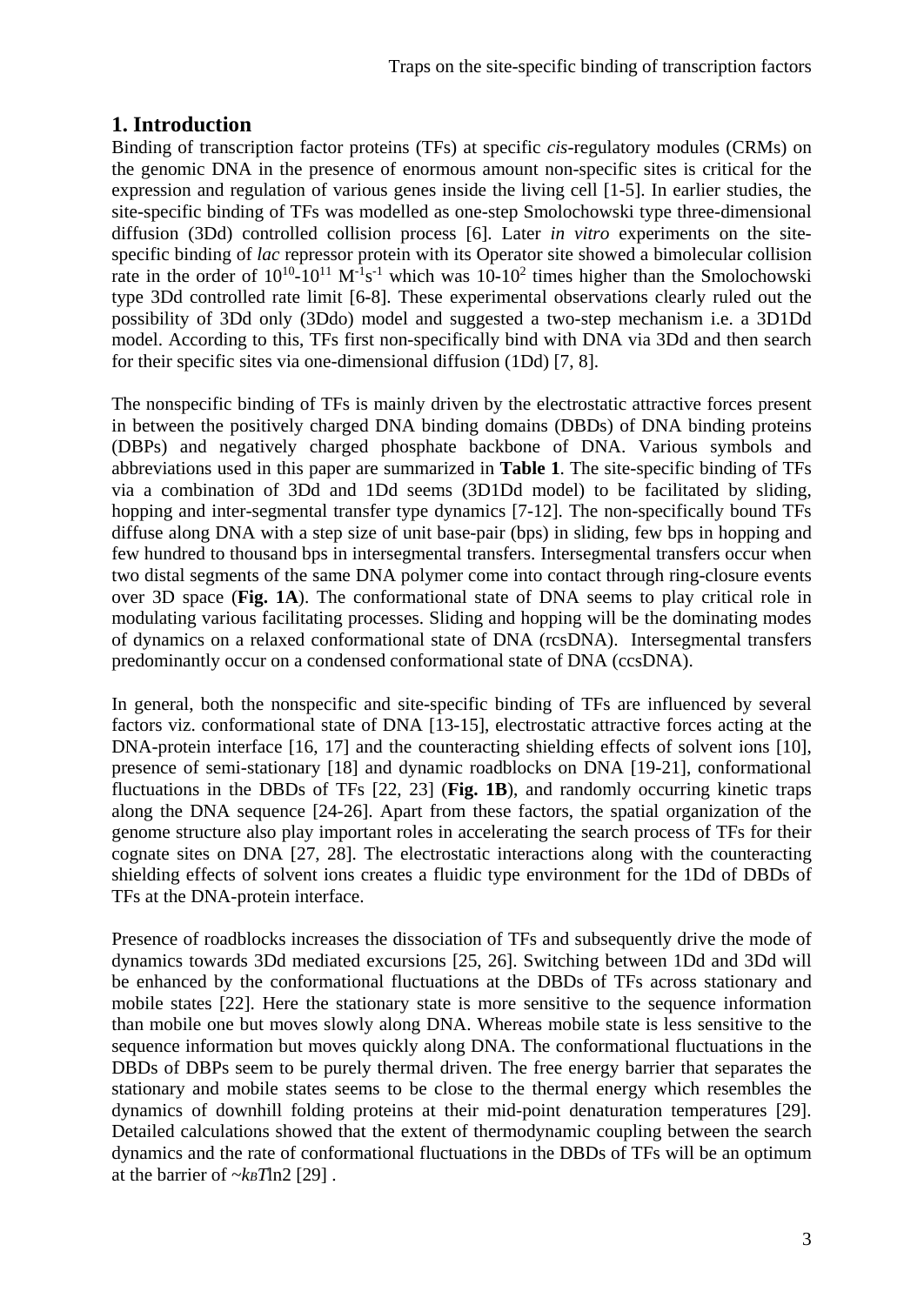Presence of sequence mediated kinetic traps retards the rate of site-specific binding of TFs in several ways. First of all there is a nonzero probability of occurrence of trap sites similar to the **s**pecific **b**inding **s**ite (**SBS**) of TFs for sufficiently large genomes. Sequence traps slow down the 1Dd dynamics of TFs and also increase the overall dissociation time compared to that of other **n**on**s**pecific **b**inding **s**ites (**NSBS**). In other words, kinetic traps increases the overall ruggedness or frustration of the binding energy landscape of the DNA sequence. It is still not clear how exactly the effects of kinetics traps are handled by various TFs under *in vivo* conditions. Recent experimental studies suggested that the presence of similar binding site adjacent to the specific binding site significantly influences the site-specific association rate [14, 24, 30]. Especially the extent of such influences seems to be directly proportional to the distance between the SBSs and the kinetic traps. In this context it is still not clear about (**a**) how the relative position of traps with respect to the position of initial nonspecific contact of TFs with DNA influences the site-specific association rate and (**b**) how the distribution of the distances between traps and SBSs in the real genomes (whether it is randomly distributed or correlated) affects the overall site-specific binding of TFs. Using a combination of theoretical and computational tools we will address these issues in detail.

# **2. Theory**

Presence of sequence traps influences the binding of TFs with DNA in two different ways viz. (a) they compete with other **NSBS**s for the available pool of TFs and TFs bound at traps will be temporarily immobilized and (b) they retard the 1Dd dynamics of TFs on DNA. One can approximately ignore the competing effects of traps since the number of traps in a genome will be much lesser than the number of NSBSs. The overall search time or mean first passage time (MFPT)  $\tau_{sU}$  associated with TFs to find their SBSs on DNA can be written as follows [7, 8, 30, 31].

$$
\tau_{S,U} \simeq \left[ \left[ P_{BTF} \right] \left( k_{fa} + k_{fX} / (1 + k_d \lambda \eta_U) \right) \right]^{-1}; \ \lambda = N/U \ ; \ \eta_U = U^2 / 12 D_o \tag{1}
$$

In this equation *PBTF* (M, mols/lit) is the concentration of TFs of interest in cytoplasm,  $kfa$  (M<sup>-</sup>  $<sup>1</sup>$  s<sup>-1</sup>) is the bimolecular rate constant associated with the direct site-specific binding of TFs</sup> via 3Ddo mode,  $k_{fX}$  is the overall non-specific binding rate and  $k_d$  (s<sup>-1</sup>) is the dissociation rate of nonspecifically bound TFs. Further  $\lambda$  is the number of association-scan-dissociation (ASD) cycles required by TFs to scan the entire DNA and  $\eta_{U}$  is the overall average time that is required by TFs to scan *U* bps of DNA before dissociation where *U* is a random variable that will take different values in each ASD cycle. The probability density function associated with the 1Dd lengths *U* can be written as follows [31].

$$
p_U(U) \approx 2U e^{-(U/\Pi_A)^2} / \Pi_A^2; \ \Pi_A = \sqrt{12D_0/k_d}
$$

Here  $\Pi_A$  is the maximum possible 1Dd length of nonspecifically bound TFs on DNA that is measured in bps where 1bps ~ 3.4 x 10<sup>-10</sup> m and  $D<sub>o</sub>$  (bps<sup>2</sup>s<sup>-1</sup>) is the diffusion coefficient associated with the 1Dd of TFs on DNA. Clearly presence of sequence traps increases the 1Dd time  $\eta_{\nu}$  which in turn increases the overall search time. In the following section we will try to understand the effects of sequence mediated kinetic traps on 1Dd dynamics of TFs within the framework of random walks with random hop size.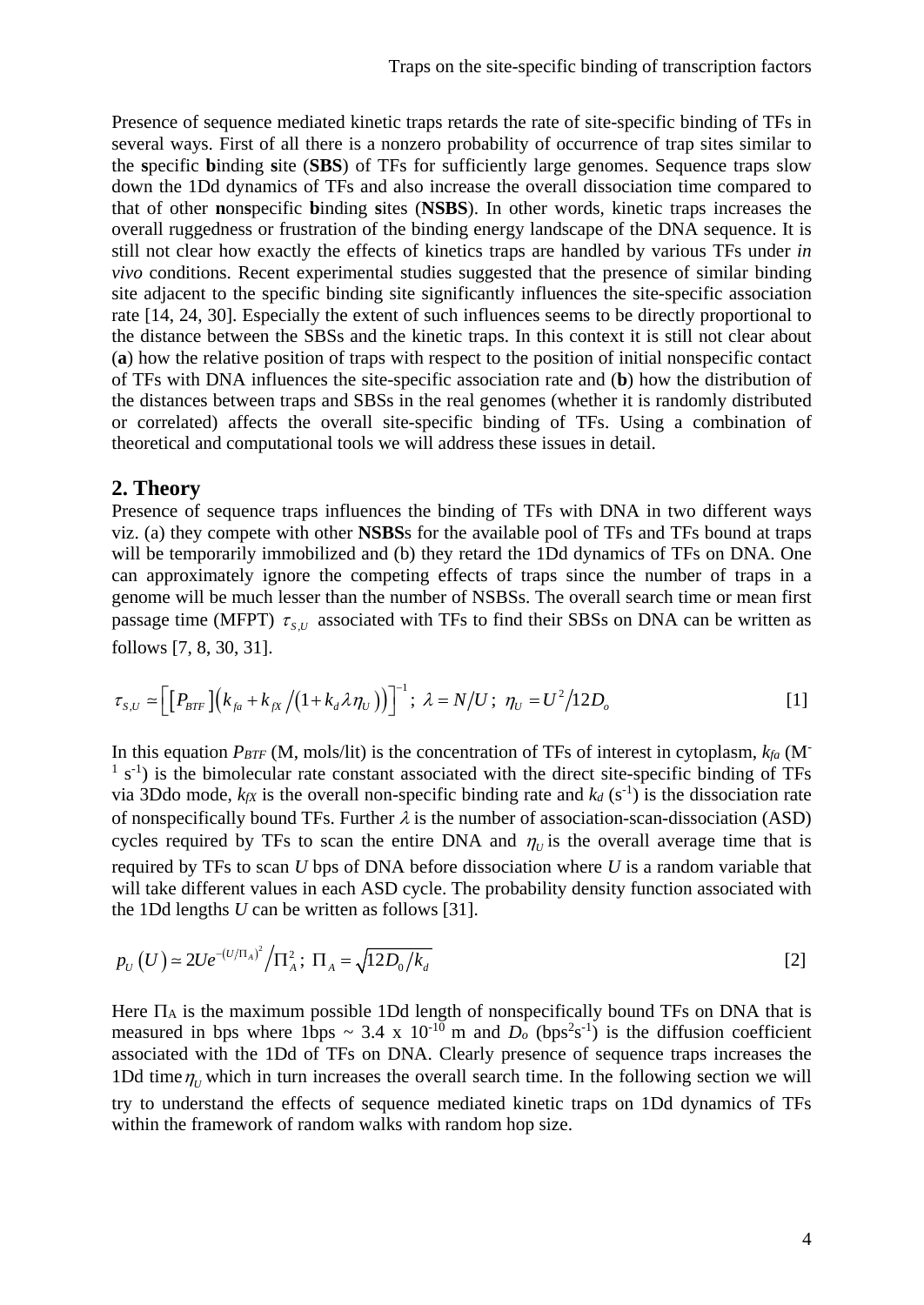#### **2.1. Random walks with random hop size and traps**

Let us consider the DNA as a linear lattice confined within  $(x_L, x_R)$ . Inside this lattice we consider DBP as an unbiased **1D r**andom **w**alker (**1Drw**) that is searching for the absorbing point at  $x = x_A$  and  $(x_L, x_R)$  are the reflecting boundaries (Fig. 2A). Here the absorbing point is the CRMs (SBS) associated with the TFs which means that whenever TFs hit these points then transcription initiation starts approximately with a probability of one. The Langevin type stochastic differential equation that describes the dynamics of such 1Drw can be written as follows [32-35].

$$
dx/dt = \sqrt{d_o} \Gamma_t; \ t = t_0; \ x = x_z; \ \langle \Gamma_t \rangle = 0; \ \langle \Gamma_t \Gamma_t \rangle = \delta(t - t')
$$
 [3]

Here *x* is the position of 1Drw at time *t* with the condition that it was at  $x = xz$  at  $t = t_0$ andΓ*<sup>t</sup>* is the Gaussian white noise whose mean and covariance properties are defined as in **Eq. 3**. From **Eq. 3** one can conclude about the mean and variance of the position of an unbiased 1Drw performing normal diffusion as follows.

$$
x = xZ + \sqrt{d_o} \int_0^t \Gamma_s ds; \ \langle x \rangle = x_Z; \ \langle x^2 \rangle - \langle x \rangle^2 = d_0 t \tag{4}
$$

Here *do* is the phenomenological 1Dd coefficient. The probability density function associated with the dynamics of the 1Drw on a linear lattice obeys the Fokker-Planck equation (FPE) which can be written along with the boundary conditions as follows.

$$
\partial_t P(x,t \mid x_z, t_0) = (d_o/2) \partial_x^2 P(x,t \mid x_z, t_0); \quad [\partial_x P(x,t \mid x_z, t_0)]_{x=x_L} = 0; \quad P(x_A, t \mid x_z, t_0) = 0 \tag{5}
$$

Here  $P(x,t | x_z,t_0)$  is the probability of observing 1Drw at position x at time t with the condition that it was at  $x = x_Z$  at  $t = t_0$ . Apart from the boundary conditions given in **Eq. 5** we also set the initial condition as  $P(x,t_0 | x_z,t_0) = \delta(x-x_z)$ . When the 1Drw of interest moves with unit step size then the 1Dd coefficient can be defined as  $d_o = \sum_{i=-l_a}^{l_d} p_i w_i i^2$  $d_o = \sum_{i=-l_d}^{l_d} p_i w_i i^2$  where  $w_{\pm i}$  are the microscopic transition rates associated with the forward and reverse movements of 1Drw and  $p_{\pm i}$  are the corresponding microscopic transition probabilities [10, 32]. In case of sitespecific DNA protein interactions, the step length *i* is measured in terms of base-pairs (bps). We have defined  $l_d$  = 1bps. Since the dynamics at the DNA-protein interface involves segmental motion of DBDs of TFs one can assume protein folding rate limit [36] for the transition rates as  $w_{\pm i} \sim 10^6 \text{ s}^{-1}$ . Noting that  $p_{\pm i} \sim \frac{1}{2}$  for an unbiased 1Drw one finds that  $d_o \sim$  $10<sup>6</sup>$  bps<sup>2</sup>s<sup>-1</sup>. Approximately this is the value of 1Dd coefficient associated with the sliding dynamics [19, 31, 37]. To simplify our analysis and other computations we use the following scaling transformations so that the dynamical variables in **Eq. 5** become dimensionless.

$$
\langle w_{\pm i} \rangle = \phi; \ \tau = \phi t; \ X = x / l_d; \ D_o = d_o / \phi l_d^2 \tag{6}
$$

When  $w_{+i} = \phi$  and  $p_{+i} \sim \frac{1}{2}$  then  $D_0 = 1$ . Upon rescaling the variables in **Eq. 5** as in **Eq. 6** we obtain the following Fokker-Planck equation (FPE) in dimensionless form.

$$
\partial_{\tau} P(X,\tau | X_z,\tau_0) = (D_o/2) \partial_X^2 P(X,\tau | X_z,\tau_0)
$$
\n
$$
\tag{7}
$$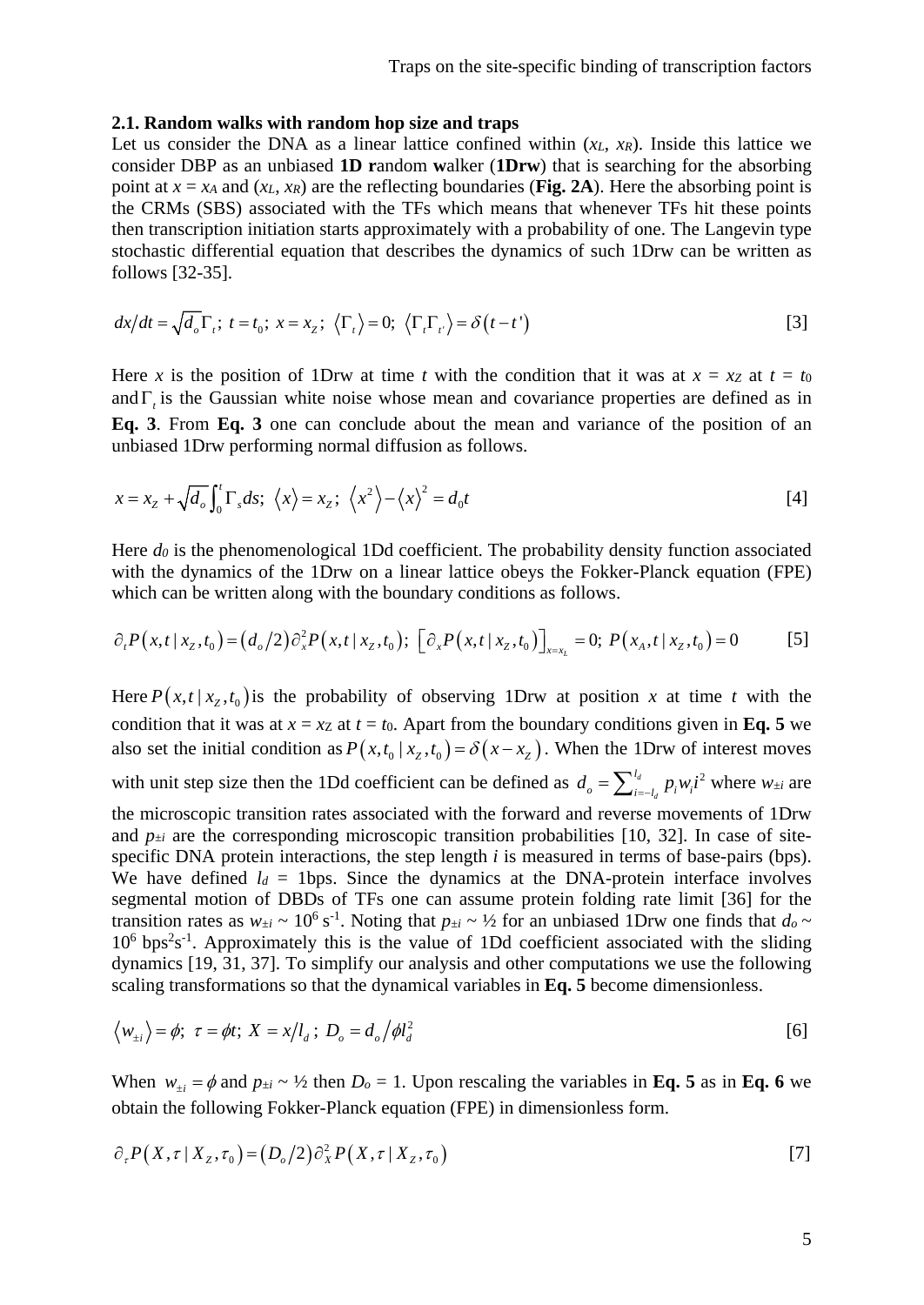The corresponding initial and boundary conditions are as follows.

$$
P(X, \tau_0 | X_z, \tau_0) = \delta(X - X_z); \left[\partial_x P(X, \tau | X_z, \tau_0)\right]_{X = X_L} = 0; P(X_A, \tau | X_z, \tau_0) = 0
$$
 [8]

The mean first passage time (MFPT) that is measured in terms of dimensionless number of steps associated with the escape of the 1Drw from the interval (*XL*, *XR*) through the absorbing point  $X_A = X_R$  starting from  $X_Z$  will obey the following backward type FPE with appropriate boundary conditions.

$$
D_o d_x^2 \Pi_s = -2; \; \left[ d_x \Pi_s \right]_{X=X_L} = 0; \; \left[ \Pi_s \right]_{X=X_R} = 0; \; \Pi_s = \left( X_R^2 - X_Z^2 - 2X_L (X_R - X_Z) \right) / D_o \tag{9}
$$

The results presented in **Eqs. 3-9** are standard and well known [9, 32, 38, 39]. Now we introduce traps at random locations inside the interval (*XL*, *XR*). Traps are different from the absorbing boundaries in the sense that the free energy associated with the binding of TFs at traps will be much lower than SBSs but much higher than NSBSs. When traps act as sinks (absorbing boundaries) for the inflowing TFs then the overall probability (*psp*) associated with the nonspecifically bound TFs to specifically bind with their targets will be  $p_{sp} < 1$  [24, 30, 40] which is mainly due to the partitioning of trajectories of inflowing TFs between SBSs and traps. In our realistic model, binding of TFs at traps cannot initiate transcription i.e. traps are neither sources nor sinks for the probability influx associated with TFs towards their SBSs.

However traps can significantly slowdown the site specific binding rate and hence the overall transcription rate will be reduced. In this background we assume that when 1Drw visits a trap, it will get stuck there for a fixed average amount of time (dwell time) and then escapes back into the original lattice interval. We denote the position of  $r<sup>th</sup>$  trap on linear lattice as  $X_r$ where the subscript *r* ranges from 1 to *m* and the corresponding average dwell times of 1Drws at these traps are denoted as  $\rho_r$ . We denote the microscopic rate constant associated with the dissociation of TFs from a trap at position  $X_r$  in a dimensionless form as  $k_r/\phi$ . The probability density function associated with the distribution of dwell times of 1Drw at the particular trap will be  $p_r(\rho) \approx (k_r/\phi) \exp(-k_r/\phi)$  [41, 42]. So that the mean dwell time associated with the 1Drw that was stuck at the respective trap that is present at the lattice position  $X_r$  can be defined as  $\rho_r = \int_0^\infty \rho p_r(\rho) d\rho$ . This can be explicitly written as  $\rho_r = \phi/k_r$ . Here  $k_r$  and  $\phi$  are measured in  $s^{-1}$  so that  $\rho_r$  will be measured in dimensionless number of simulation steps since the average time required for each forward or reverse movement of 1Drw will be  $1/\phi$ .

There are *n* number of traps in  $(X_L, X_Z)$  and *m*-*n* number of traps in  $(X_Z, X_R)$  and there are totally *m* number of traps inside the entire interval (*XL*, *XR*). Here trap positions act a partial absorbing boundaries for the backward FPE defined in **Eq. 9**. The backward FPE given in **Eq. 9** cannot be solved analytically with so many number of boundary conditions. However one can derive an approximate formula for the overall MFPT in the presence of traps using the following arguments. First of all one should note that the MFPT in the presence of traps will be always higher than the MFPT in the absence of traps i.e. traps always retard the 1Dd of 1Drw. When  $X_L = 0$  and  $X_Z = 0$ , then all the traps will be located inside  $(X_Z, X_R)$  and from **Eq. 9** one finds that the random walker visits each and every site of the interval on an average *XR* number of times under such conditions. This means that the total dwell time of 1Drw at those *m* number of traps that is added up to the original MFPT associated with the case of no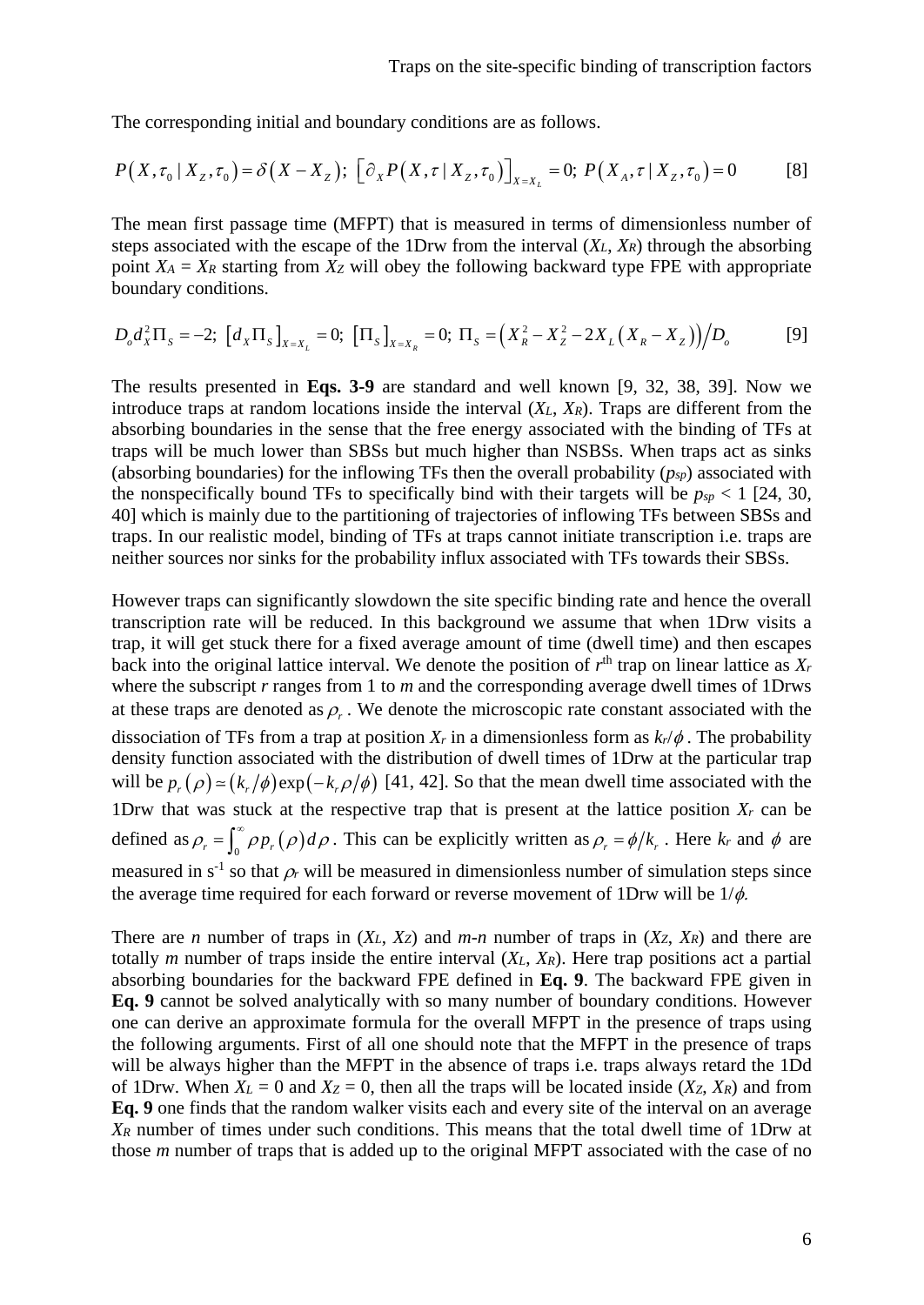traps in **Eq. 9** will be directly proportional to  $\rho_T \propto \sum_{r=1}^m$  $\rho_{\rm r} \propto \sum_{r=1}^{m} X_{\rm R} \rho_{\rm r}$ . This result follows from the fact that when  $X_Z = 0$ ,  $X_L = 0$  and  $k = 1$ , then  $D_0 = 1$  and one obtains  $\Pi_s = X_R^2$  from which one can conclude that 1Drw visits each site of the interval  $(X_L = 0, X_R)$  on an average  $X_R$  number of times before reaching the absorbing point *XR*.

Now let us assume that  $X_Z$  is located well inside  $(X_L, X_R)$  such that  $X_L < X_Z < X_R$  and  $X_L = 0$ . Depending on the relative position of the trap, the corresponding dwell time will vary. When there are *n* number of traps with positions  $X_r$  where  $r = 1$  to *n* located inside ( $X_L, X_Z$ ) such that  $X_L < X_r < X_Z < X_R$  then the total dwell time ( $\rho_T$ ) will be directly proportional to the splitting probability associated with 1Drw to reach  $X_L$  starting from  $X_Z$  i.e.  $\rho_T \propto \sum_{r=1}^n$  $\rho_{\scriptscriptstyle T} \propto \sum_{\scriptscriptstyle r=1}^{\scriptscriptstyle n} X_{\scriptscriptstyle R} \rho_{\scriptscriptstyle r} p_{\scriptscriptstyle LZ}$  where we have defined the splitting probability associated with the 1Drw to reach *XL* (assuming that *XL* is a probability sink) from *Xz* as  $p_{1Z} = (1 - X_Z/X_R)$  [32]. This is because there is a nonzero probability for 1Drw to reach the absorbing point  $X_A = X_R$  that is located right side of *XZ* without visiting the traps located in the left side of *XZ*. On the other hand when there are *m*-*n* number of traps located inside  $(X_Z, X_R)$  such that  $X_L < X_Z < X_r < X_R$ , then the total dwell time will be directly proportional to the splitting probabilities associated with 1Drw to reach  $X_L$  starting from the respective trap positions  $X_r$  as  $\rho_T \propto \sum_{r=n+1}^{m}$  $\rho_T \propto \sum_{r=n+1}^m X_R \rho_r p_{Lr}$  which decides the number of times 1Drw revisits the corresponding traps located in (*XZ*, *XR*). Here the splitting probability associated with the 1Drw to reach *XL* starting from *Xr* (assuming that *XL* is a probability sink) can be defined as  $p_{Lr} = (1 - X_r / X_R)$ . When  $X_L = 0$ ,  $X_A = X_R$  and noting the fact that  $D_0 = 1$  for the hop size of  $k = 1$  then one can summarize these results using the following approximate formula.

$$
\tilde{\Pi}_s \simeq \Pi_s + 2X_R \left\{ \frac{\sum_{r=1}^n \rho_r (1 - X_z / X_R) \mid X_L < X_r \le X_Z}{\sum_{r=n+1}^m \rho_r (1 - X_r / X_R) \mid X_Z \le X_r < X_R} \right\}; \ \Pi_s = \left(X_R^2 - X_Z^2\right) \tag{10}
$$

Here the factor 2 appears in the expression for dwell time since the flux of those trajectories flowing towards *XL* will be again reflected back towards the absorbing boundary *XR*. Now we drop the idea of unit step size movement of 1Drw and assume that the random walker can hop for *k* steps at a time. Suppose the current position of 1Drw is *X*. Then in the next step it can move anywhere in  $[X-k, X+k]$  with equal probabilities i.e.  $1/2k$  and one finds that  $d_o = \sum_{i=-kl_d}^{kl_d} p_i w_i i^2$  $d_o = \sum_{i=-kl_d}^{kl_d} p_i w_i i^2$ . Though we have  $d_o \propto i^2$ , 1Dd coefficient cannot be higher than 3Dd coefficient (*d<sub>t</sub>*) since there is a strong negative correlation between  $p_{\pm i}$  and *i*. In general  $d_o \leq d_t$ [31]. In the context of site-specific DNA-protein interactions, the hop size is directly proportional to the degree of condensation or supercoiling of the DNA polymer. This means that ccsDNA favors higher hop sizes than rcsDNA. Following the detailed theory of random walks with random step size [38, 39] one can derive the following expression for the MFPT for 1Drw with random hop size of *k*.

$$
\tilde{\Pi}_s \simeq \Pi_s + \frac{2X_R}{D_o} \left\{ \frac{\sum_{r=1}^n \rho_r p_{LZ} \mid X_L < X_r \le X_Z}{\sum_{r=n+1}^m \rho_r p_{Lr} \mid X_Z \le X_r < X_R} \right\} + 2\left(X_R - X_L + \sum_{t=1}^m \rho_r\right) (1 - 1/k) \tag{11}
$$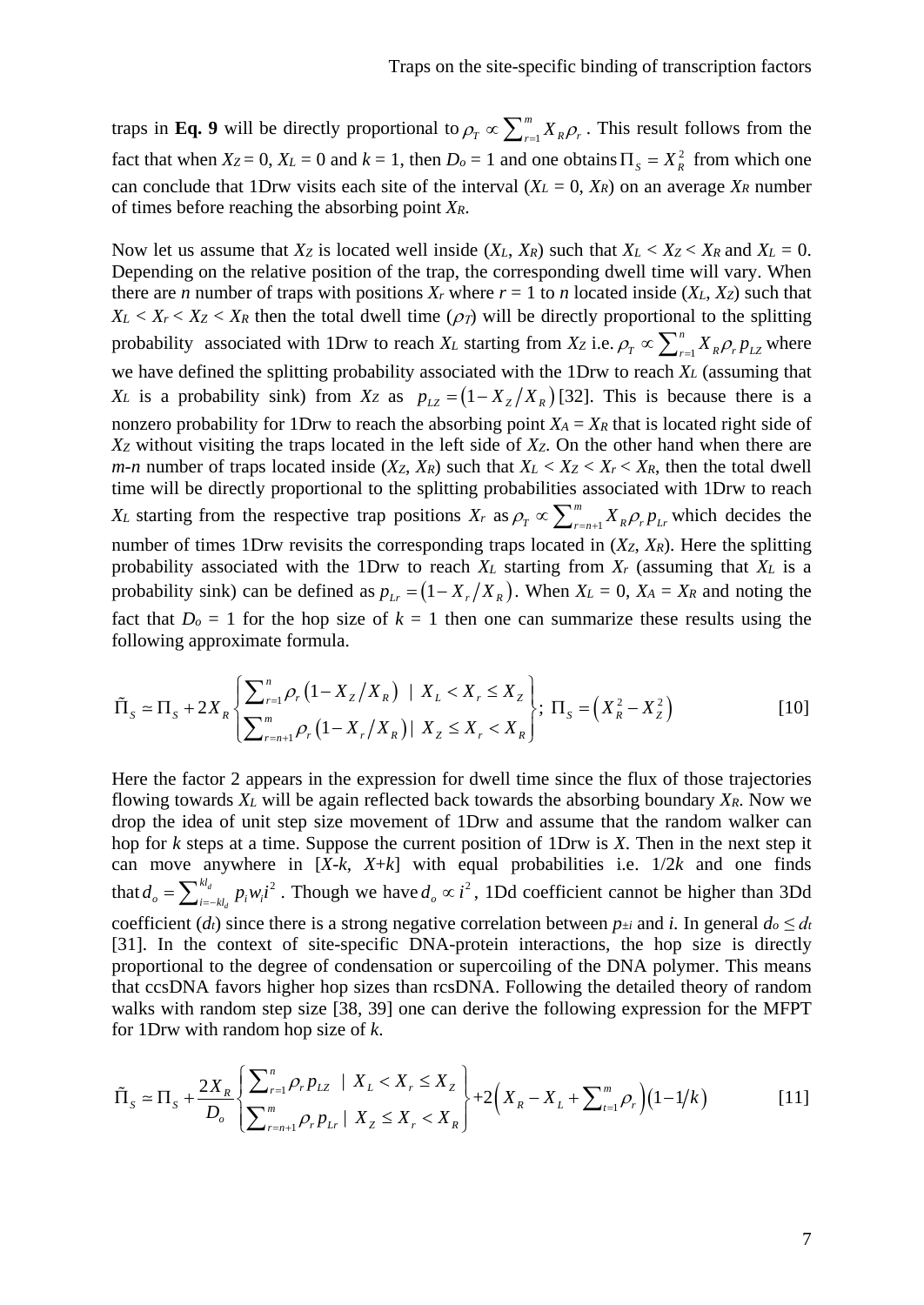For  $X_L \leq X_Z < X_A = X_R$ , when transition rates are  $w_{+i} = \phi$  and the transition probabilities are  $p_{\pm i} \approx 1/2k$  then one finds that  $D_0 \approx (k+1)(2k+1)/6$ . Clearly for the hop size of  $k = 1$ , we find that  $D_0 = 1$  and **Eq. 11** reduces to **Eq. 10**. When  $k > 1$ ;  $X_L = 0$ ;  $X_A = X_R$  and  $X_L < X_L \leq X_Z$  or  $X_z \leq X_t < X_R$  then one can derive the following explicit expression for the overall MFPT associated with the escape of 1Drw through *XR* starting from *XZ* in the presence of *m* traps.

$$
\tilde{\Pi}_S \simeq \Big(X_R^2 - X_Z^2\Big)\Big/D_o + \frac{2X_R}{D_o} \Bigg\{\sum_{r=n+1}^n \rho_r p_{LZ} \mid X_L < X_r \le X_Z}{\sum_{r=n+1}^m \rho_r p_{Lr} \mid X_Z \le X_r < X_R}\Bigg\} + 2\Big(X_R + \sum_{t=1}^m \rho_r\Big)(1 - 1/k) \tag{12}
$$

Here one can define the initial position as well as trap position averaged MFPT associated with 1Drw to reach  $X_R$  starting from  $X_Z$  as follows i.e.  $\overline{\Pi}_S = \left( \int_0^{X_R} \tilde{\Pi}_S dX_Z + \int_0^{X_R} \tilde{\Pi}_S dX_r \right) / X_R$ .

$$
\overline{\Pi}_s = 6\Big(2X_R^2/3 + X_R\sum_{r=1}^m \rho_r\Big)\Big/(k+1)(2k+1) + 2\Big(X_R + \sum_{r=1}^m \rho_r\Big)(1-1/k) \tag{13}
$$

For  $k = 1$  and sufficiently large values of hop size  $k$ , **Eq. 13** suggests the following limiting conditions.

$$
\lim_{k \to 1} \bar{\Pi}_s = 2X_R^2/3 + X_R \sum_{r=1}^m \rho_r; \ \lim_{k \to \infty} \bar{\Pi}_s = 2(X_R + \sum_{r=1}^m \rho_r)
$$
 [14]

**Eq. 14** suggests that at sufficiently large values of hop size 1Drw visits each sites of the linear lattice for only once. One needs to multiply  $\overline{\Pi}_{s}$  by  $\phi$  to transform it back into time units in seconds where  $X_R$  will be still a dimensionless count as in **Eq. 6**. **Eqs. 10-14** are the central results of this paper which clearly suggest that in the presence of sequence traps the 1Dd time  $\eta_U$  will transform as  $\eta_U \mapsto \eta_U + H_\rho$  where  $H_\rho$  is the sum of contributions from the dwell times of TFs at sequence traps.

# **3. Results and Discussion**

#### **3.1. Effects of sequence traps on 1Dd time of TFs**

From **Eq. 10** one can conclude that the overall delay in the search time  $\eta_U$  due to the presence of traps will be (**a**) directly proportional to the distance of the initial position of TFs from the absorbing boundary located at SBSs (*XR*-*XZ*) when the traps are not located in between (*XZ*, *XR*), (**b**) directly proportional to the distances of the traps from the SBSs (*XR*-*Xr*) when the traps are located in between *XZ* and *XR*. Further (**c**) relatively less delay in the search time due to the traps will be possible only when there is a negative correlation between the dwell times  $\rho_r$  and the corresponding distances of traps (*XR-Xr*) from the SBSs which ensure that the second sum in **Eq. 10** will be at minimum. Here observation (**c**) is an important one which tell us about the principles associated with the design of CRMs. That is to say the efficiency of CRMs in the gene regulation can be fine-tuned by suitably arranging a set of traps around them. In other words a set of identical CRMs can be well differentiated by appropriately arranging the kinetic traps around them. In the following sections we will first check the validity of the approximate expressions given by **Eq. 10** and **12** by detailed random walk simulations. Then we will analyze the distribution of naturally occurring SBSs of various TFs and the associated sequence traps to check the validity of our propositions  $\mathbf{a} - \mathbf{c}$ .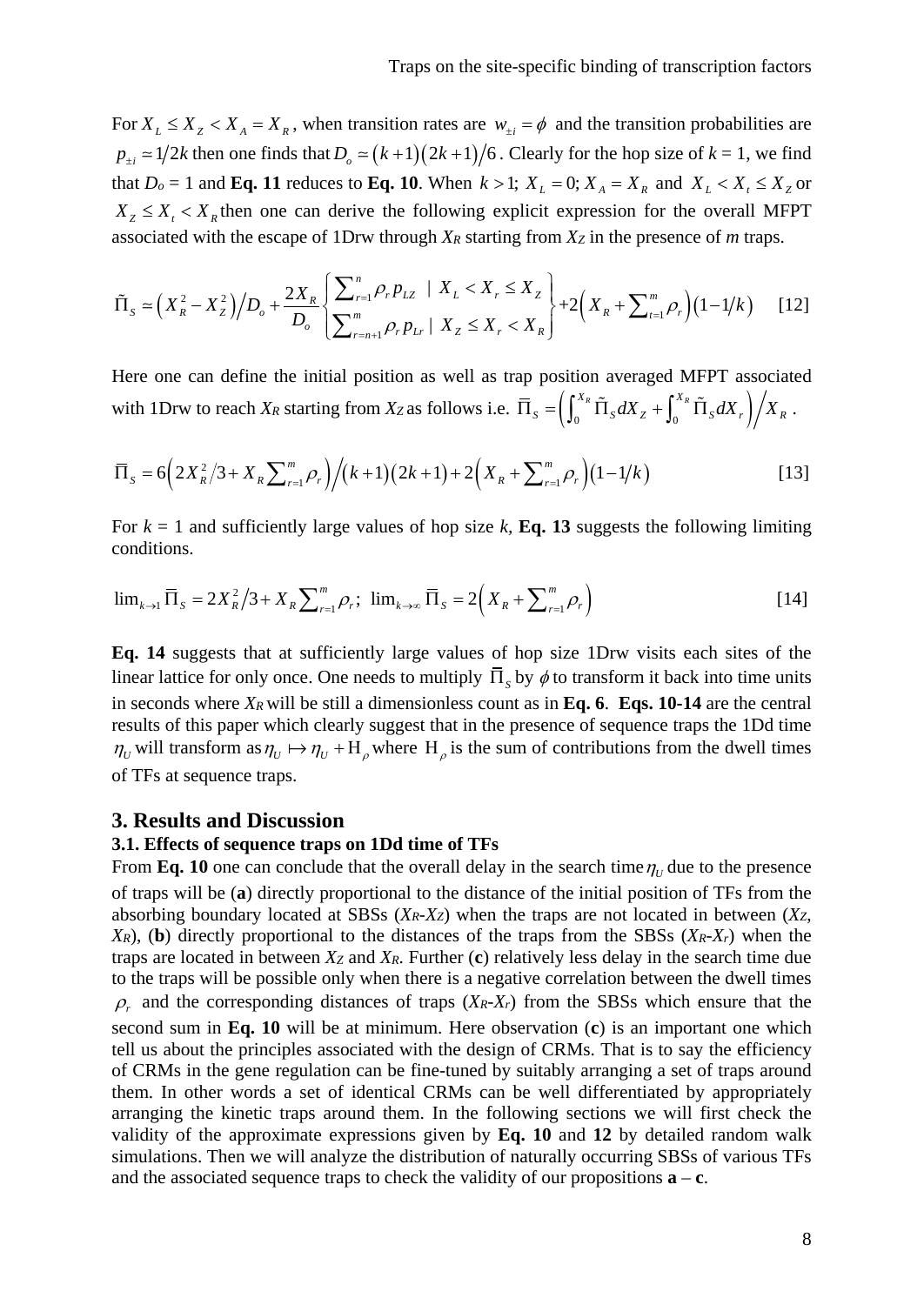# **3.2. Stochastic simulations on random walks with random hop size and traps**

To check the validity of **Eqs. 11-12** we performed stochastic random walk simulations. We considered an unbiased 1Drw on a linear lattice of length with  $X_R = 25$  and  $X_L = 0$ . We first simulated with hop size of  $k = 1$ . Here  $X_L$  is a reflecting boundary and  $X_A = X_R$  is the absorbing boundary. This means that when 1Drw whose current position is  $X = 0$  tries to visit  $X = -1$  then it will be put pack to  $X = 1$ . With these settings when  $X_Z = 0$  then from **Eq. 10** one obtains  $\Pi_s = 625$  since  $D_0 = 1$ . When  $X_z > 0$ , then the MFPT associated with the escape of 1Drw into  $X_R$  starting from  $X_Z$  will be given by  $\Pi_s = 625 - X_Z^2$  which is a well-known result. We measure MFPT in terms of dimensionless number of simulation steps taken by 1Drw to reach *XA* starting from *XZ*.

Now we introduce a single trap at  $X_r$  and fix the initial position arbitrarily at  $X_z = 13$ . The trap at  $X_r$  is characterized by a dwell time of  $\rho_r = 25$  simulation steps. This means that whenever 1Drw visits  $X = X_r$  then it will get stuck there for 25 simulation steps. With this settings we iterated *X<sub>r</sub>* from 1 to 24 and the results are shown in **Fig. 2B**. Clearly when  $X_r < X_Z = 13$  then using **Eq. 11** one can compute the MFPT as  $\Pi_s = 456 + 2\rho_r(X_R - X_Z) = 1056$ . When  $X_r >$ *Xz* then one finds that  $\Pi_s = 456 + 50(25 - X_r)$ . With these settings we increase the hop size from 1 to 2, 3 and 4. Under such conditions one finds that  $D_0 = (k+1)(2k+1)/6$ . When  $X_r <$ 13 then using **Eq. 12** one can compute the MFPT for  $k = 2$  as  $\Pi_s \approx 472$ . For  $k = 3$  one finds that  $\Pi_s \approx 293$  and for  $k = 4$  we find that  $\Pi_s \approx 216$ . The simulation results depicted in Fig. **2C** are consistent with these theoretical predictions by **Eq. 10** for *m* = 1.

To check the validity of **Eq. 10** for many number of traps i.e. *m* > 1 we introduced traps at arbitrary locations  $X_r = [3, 5, 8, 11, 15, 18, 21, 24]$  i.e.  $m = 8$ . The corresponding dwell times for these traps were set at  $\rho_r = [5, 15, 25, 35, 45, 55, 65, 75]$  and iterated *Xz* from 1 to 24. This means that *n* will vary depending on  $X_Z$ . For  $X_Z = 1$  one finds that  $n = 0$ , for  $X_Z = 12$  one finds that  $n = 4$  and so on. The simulation results for  $X_L = 0$ ,  $X_A = X_R = 25$  are shown in Fig. **2C** which agree well with the theoretical predictions by **Eq. 10**. The effects of various types of correlation between the variables  $(X_R - X_r, \rho_r)$  are shown in **Figs. 2C**, **D** and **E**. Here minimum value of MFPT can occur only when there is a negative correlation between these variables as shown in **Fig. 2C**. The MFPT will be a maximum when there is a positive correlation between these variables (**Fig. 2D**). The MFPT corresponding to the case of random arrangement of dwell times will be somewhere in between these two extreme cases (**Fig. 2E**). **Figs. 2F-G** shows the effects of variation in *XR* and *XZ* over the MFPT associated with 1Drw to escape into  $X_R$  starting from  $X_Z$  in the presence of  $m$  number of traps and various hop sizes  $k > 1$ . These stochastic random walk simulation results are consistent with the theoretical predictions by **Eqs. 10-11** which suggest that the overall MFPT will be insensitive to the variations of *XZ* at higher hop sizes.

# **3.3. Naturally occurring TF binding sites and their traps**

Let us consider a genomic DNA of size *N* bps containing a SBS (CRM) on it for a TF protein of interest. We denote the binding stretch of TFs as *q* bps and assume that the probability associated with the occurrence of each base A, T, G and C in the genome is  $\frac{1}{4}$ . With this setting one can calculate the minimum required value of  $q = qc$  to ensure that there is only one copy of the SBS in the entire genome by chance as follows.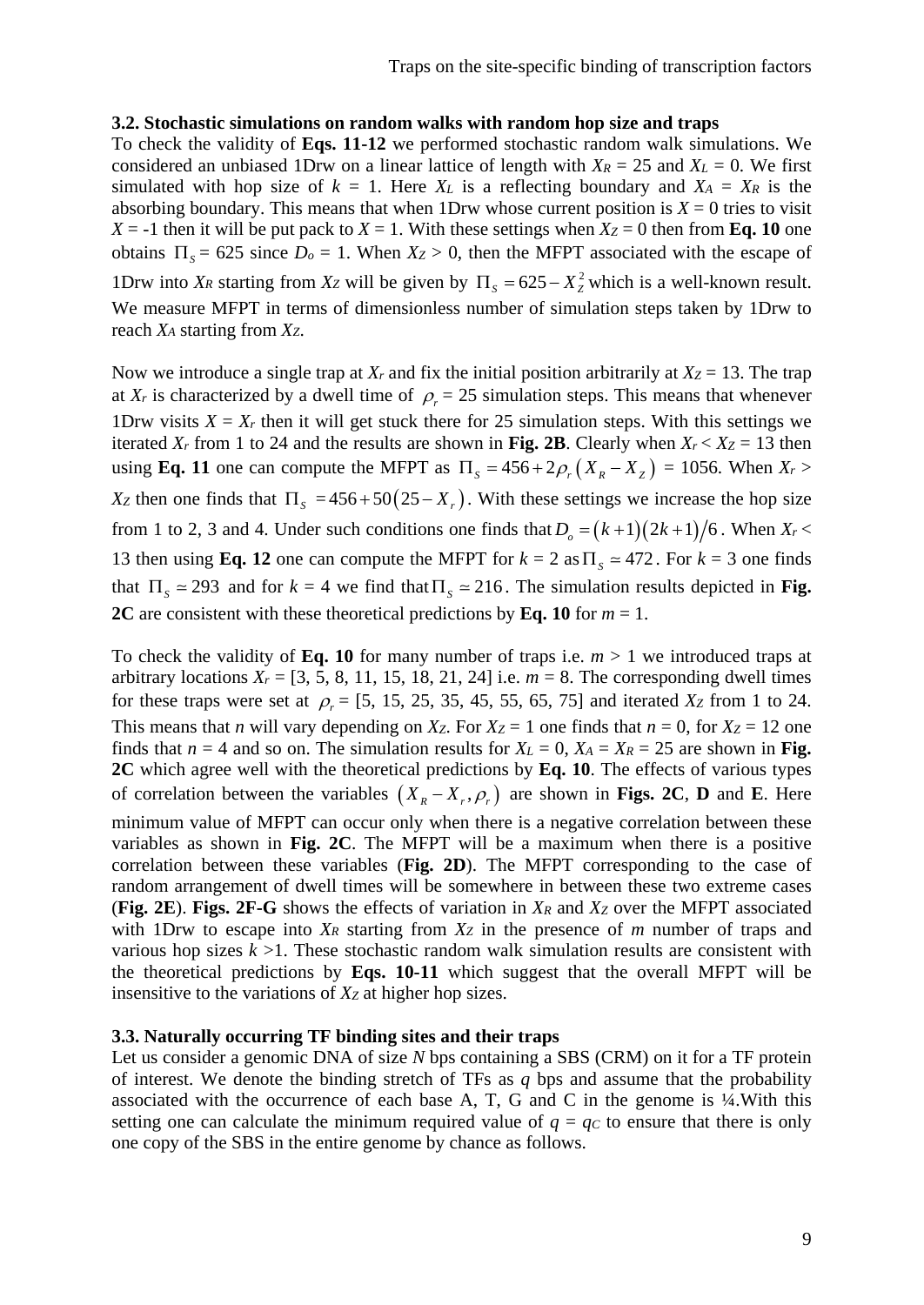$$
s = (N - q)(1/4)^{q}; s - 1 = 0; q_c = (2N - \text{LambertW}(2^{2N+1}\ln 2))/2\ln 2
$$
 [15]

In this equation *s* is the number of similar binding sites with size of *q* bps which can occur by chance and  $y =$  LambertW(*x*) is the solution of  $y \exp(y) = x$ . When  $q < q$ c for a transcription factor binding site then there is a definite chance of random occurrence of similar binding sites on the genome. One should also note the asymptotic result for a sufficiently large value of genome size *N* as  $q_c \sim \ln N/2\ln 2$ . Size of haploid human and mouse genomes seem to be  $\sim$ 3.3 x 10<sup>9</sup> and  $\sim$ 2.8 x 10<sup>9</sup> bps respectively [2, 43, 44]. The corresponding critical length of binding stretch  $q_c$  calculated from **Eq. 16** for human and mouse genomes will be ~15.8 and ~15.7 bps respectively (**Figs. 3A-B**). Statistical analysis of the binding stretches of TFs in human and mouse obtained from JASPAR database [45] suggested the mean values of *q* as  $\sim$ 13  $\pm$  0.43 and  $\sim$ 12.77  $\pm$  0.43 bps respectively at a confidence level of 0.95. The median of the length of binding stretch of TFs in human seems to slightly higher  $(-13 \text{ bps})$  than the case of TFs in mouse (~12 bps). These results clearly suggest that  $q < q_c$  for the genomes of human and mouse. This means that there is a nonzero probability of random occurrence of binding sites similar to that of SBSs corresponding to TFs on the same genomic sequence.

Using **Eq. 11** we have already shown that the delay in the overall search time due to the presence of traps will be minimum when there is a negative correlation between the dwell times  $\rho_r$  and the corresponding distances of traps (*XR-Xr*) from SBSs. This in turn predicts that an efficient configuration of the SBSs with traps should be such that those traps with high affinity for TFs should be closer to the original SBS than those traps with low affinity towards TFs. To check the validity of this prediction in natural system we computed the distribution of distances of traps with various binding affinities from the putative SBSs for various TFs in the upstream sequences of various genes of mouse and human.

The upstream 5000 bps sequences of various genes of human and mouse genomes were obtained from UCSC genome database (February 2009 assembly, hg19 version for human genome and December 2011 assembly, mm10 version of mouse genome) and position weight matrices (PWMs) [46, 47] of various TFs of mouse and human were obtained from publicly available JASPAR database [45, 48]. There were 28365 sequences from mouse genome and 28824 sequences from human genome. Using the PWMs of various TFs we generated the score table for various upstream sequences based on the following equation [46].

$$
S_{v,i} = -\sum_{w=i+1}^{q} \left( \sum_{b=A}^{T} f_{b,w} \log_e \left( f_{b,w} / f_b \right) \right); b = \{A, C, G, T\}
$$
 [16]

In this equation  $S_{v,i}$  is the score value of PWM at  $i^{\text{th}}$  position on  $v^{\text{th}}$  sequence, *q* is the length of binding stretch of the corresponding TF, *fb* is the background probability of observing base *b* in the corresponding genome, and  $f_{b,w}$  is the probability of observing base *b* at position *w* of the TF binding site. Here  $f_b$  can be calculated from the random sequences corresponding to the given genome. There is a strong positive correlation between the score value and the binding free energy of TFs [46]. In parallel we also generated score table for random sequences using the same PWM from which we obtained the score distribution and the cutoff score value for the given matrix corresponding to a given p-value. In our calculations we have set the p-value  $\langle 10^{-6}$  for putative SBSs. Sample score table associated with the upstream sequence of mouse Fibin gene is depicted in **Fig. 3C** and the corresponding score distribution is shown in **Fig. 3D**. Here we have used the PWM corresponding to the mouse TF protein POU2F1a. We defined those lattice positions with score values higher than the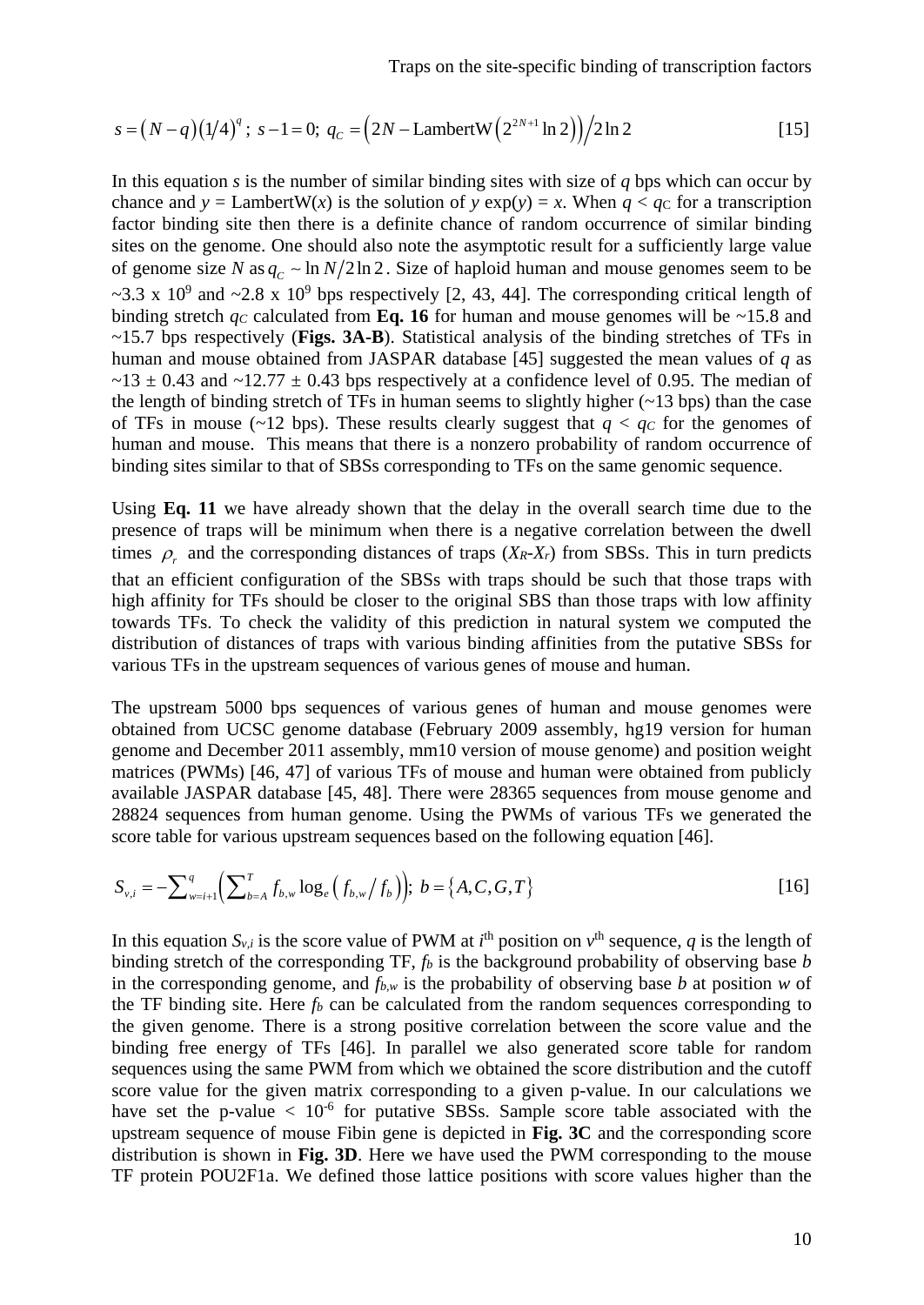cutoff score value with respect to p-value  $< 10^{-6}$  as putative SBSs of the corresponding TFs. We further defined those sites whose score values corresponding to the p-values ranging from  $10^{-4}$  to  $10^{-6}$  as kinetic traps associated with the SBSs.

Based on these definitions we computed the probable distances of traps from the putative SBSs of various TFs. We combined these distances for various TFs and generated the overall histograms for the entire genome with a bin size of ~200 bps. We used the random sequences associated with each genome that is available at UCSC database to compute the probability of occurrence of putative binding sites by chance. We considered random sequences of size 5 x  $10<sup>6</sup>$  bps and fragmented it into  $10<sup>3</sup>$  number of sequences with length of 5000 bps. Then we scanned each random sequence with same PWM and obtained the number of putative SBSs (false positives). The probability of observing a SBS by chance will be calculated as  $p_{NF}$  = number of false positives / 1000.

**Figs. 4A** and **B** shows the distribution of distances of traps from the putative SBSs where trap is defined by p-value  $\langle 10^{-3} \rangle$  for human and mouse respectively. **Figs. 4C-D** shows the distribution of the distances of traps from SBSs where the trap is defined by p-value  $< 10^{-4}$ and **Figs. 4E-F** correspond to those traps which are defined by p-value  $\lt 10^{-5}$ . We have defined those sites with p-values  $< 10^{-6}$  as the putative SBSs. These results clearly suggest that those traps with strong affinity for TFs are located close to the transcription factor binding sites (TBS) in line with the prediction by **Eq. 11**.

Here one should note from **Fig. 3C** that apart from the putative SBSs and traps there are background fluctuations in the score values. Since score values are positively correlated with the binding energy, these background fluctuations form an integral part of the sequence dependent binding energy landscape for the TFs and upstream sequence of interest. A strong frustration in the free energy profile of a sequence significantly influences the 1Dd dynamics of TFs since the microscopic transition rates  $w_{\pm i}$  in the definition of 1Dd are strongly dependent on the ruggedness of the binding energy landscape. Earlier studies suggested that  $D_0 \approx D_0^0 \exp(-\varepsilon^2)$  [49-51] where  $D_0^0$  is the 1Dd coefficient corresponding to a smooth free energy landscape and  $\varepsilon$  is the degree of frustration or ruggedness (measured in  $k_BT$ ) in the free energy profile of the DNA sequence. In this context one should note that the presence of traps further increases the degree of frustration in the binding free energy profiles of DNA sequence. From **Eqs. 10-11** we found that the retarding effects of such rough sequence potentials can be well handled by increasing the hop size associated with the 1Dd dynamics of TFs that in turn requires a ccsDNA [31].

# **3.4. Effects of traps which are identical to SBSs**

In this section we consider a situation where there are two identical SBSs viz. CRM1 and CRM2 corresponding to the same TF (1Drw) present on the DNA polymer with a distance of *u* bps from each other as shown in **Fig. 5** [30, 40]. When the mode of site-specific binding of corresponding TFs is via pure 3Dd route then the overall specific binding rate will be independent of the distance between those SBSs. Experimental results clearly corroborated the strong dependency of the overall site-specific binding rate on *u* [30]. Since both are SBSs for the same TFs, the dwell time of TFs at these binding sites will be significantly high. Therefore each site can also generate a potential roadblock for the 1Dd movement of TFs towards the other site rather than merely acting as kinetic traps. This will clearly decreases the degrees of freedom associated with the approach of TFs towards the SBSs from left and right sides of CRMs via 1Dd from 2 to 1. As a consequence the influx of TFs especially from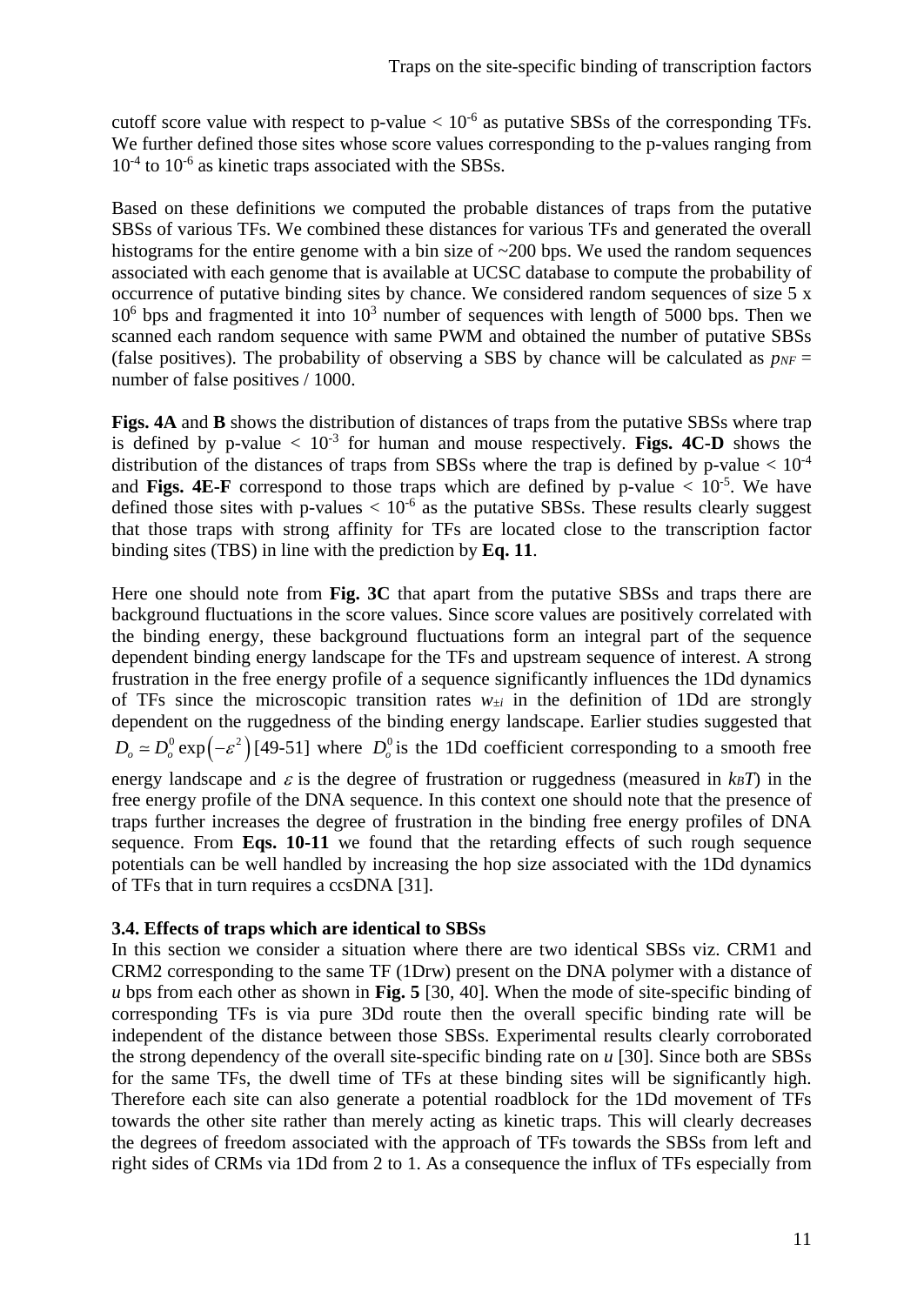the right side of CRM1 as well as left side of CRM2 will be blocked by the TFs which are already bound on the respective CRMs. This will in turn decreases the effective number of SBSs from 2 to 1 especially when  $u = 0$ . This is because the probability of TFs visiting CRM1 from left side (*pL*) will be ½ and the probability of TFs entering into CRM2 from the right side  $(p_R)$  will be  $\frac{1}{2}$  so that the total probability flux will be 1 since the probability flux through the interconnecting region is zero i.e.  $p(0) = 0$ .

Now we consider the influx of TFs through the interconnecting region between CRM1 and CRM2. Let us denote the average 1Dd length of TFs on DNA as *u0*. One can compute the splitting probabilities associated with the TFs landing at the interconnecting region to reach any of the CRMs only when *u* is comparable or less than that of *u0*. When *u* is much higher than *u0* then there is always a nonzero probability of TFs to dissociate from interconnecting region without meeting any of the CRMs. Alternatively the extent of roadblock will decrease as *u* increases towards infinity which clearly uncouples these SBSs. In other words the incremental change in the probability of a TF which landed at the interconnecting region  $p(u)$ to reach any one of the SBS with respect to  $u$  will be (a) inversely proportional to  $u$  and (b) directly proportional to the product of probabilities  $p(u)(1-p(u))$ . This is because when *u* increases, then the extent of dynamic coupling of these CRMs via 1Dd of TFs decreases. When  $u = u_0$  then the average (over the landing or initial position) splitting probabilities associated with the TFs landing at the interconnecting region to reach any one of the SBSs will be  $p(u_0) = \frac{1}{2}$ . From these observations one can derive the following result.

$$
dp(u)/du = p(u)(1-p(u))/u; p(u_0) = 1/2; \therefore p(u) = u/(u_0+u)
$$
 [17]

From **Eq. 17** one can conclude that the total number of effective binding sites as seen by TFs from bulk will be  $b(u) = p_t + p(u) + p_s$ . Clearly  $b(0) = 1$ ,  $b(u_0) = 3/2$  and  $b(\infty) = 2$ . These results are consistent with the experimental observations [30, 40]. These results suggest that the presence of similar binding sites adjacent to SBSs significantly retards the 1Dd dynamics of TFs mainly via introducing stationary roadblocks rather than transiently trapping TFs.

# **4. Conclusions**

In this paper we have investigated the effects of sequence traps on the site-specific binding of TFs at their respective *cis*-regulatory modules. We have shown that the speed of site-specific binding of TFs with DNA seems to be strongly retarded by the randomly occurring sequence traps. We developed a simple random walk model on the site-specific binding of TFs with genomic DNA in the presence of sequence traps. Our dynamical model predicted that (a) the retarding effects of traps will be minimum when the traps are arranged around the specific binding site such that there is a negative correlation between the binding strength of TFs with traps and the distance of traps from the specific binding site and (b) the retarding effects of sequence traps can be soothed by the condensed conformational state of genomic DNA. Our computational analysis results on the distribution of sequence traps around the putative binding sites of various TFs in mouse and human genome clearly agree well the theoretical predictions. We proposed that the distribution of traps can be used as an additional metric to efficiently identify the specific binding sites of TFs. It seems that the presence of similar binding sites adjacent to specific binding sites significantly retards the 1Dd dynamics of TFs mainly via introducing stationary roadblocks rather than transiently trapping TFs.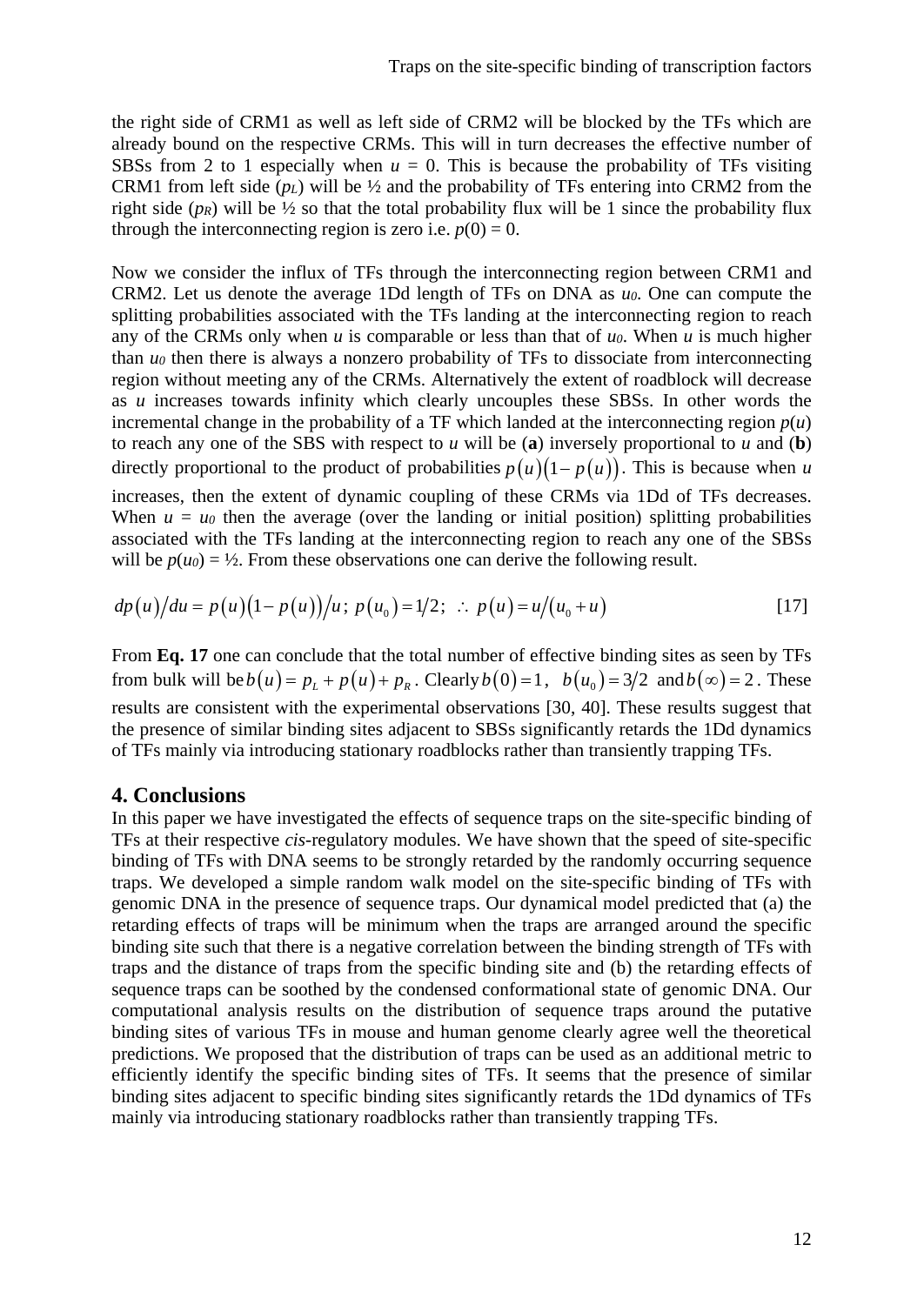

**FIGURE 1. A.** Various 1D facilitating processes involved in the site-specific binding of TFs with DNA. Here  $k_fX$  ( $M^{-1}s^{-1}$ ) is the bimolecular rate constant associated with the non-specific binding and  $k_d$  ( $s^{-1}$ ) is the rate constant associated with the dissociation of non-specific complex. Sliding is characterized by unit base-pair step size. Hopping involves few bps and intersegmental occurs when two distal segments of the same DNA polymer come close over 3D space via ring closure events. In all these sliding, hooping and intersegmental transfers TFs moves well within the Onsager radius ( $\kappa$ , measured in bps). Onsager radius is defined as the distance between the positively charged DNA binding domains of DBPs and negatively charged phosphate backbone of DNA at which the magnitude of the overall electrostatic attractive forces along with the counteracting shielding effects of solvent ions is equal to the background thermal energy. When TFs escape out the Onsager radius then we consider that as dissociation and subsequent 3D excursion. **B**. While searching for the cognate site, the DNA binding domains of TFs fluctuates between stationary and mobile conformations. Upon finding the specific site these fluctuations damps out to form a tight stationary state sitespecific complex. This conformational flipping dynamics resembles as that of the downhill folding proteins at their mid-point denaturation temperatures.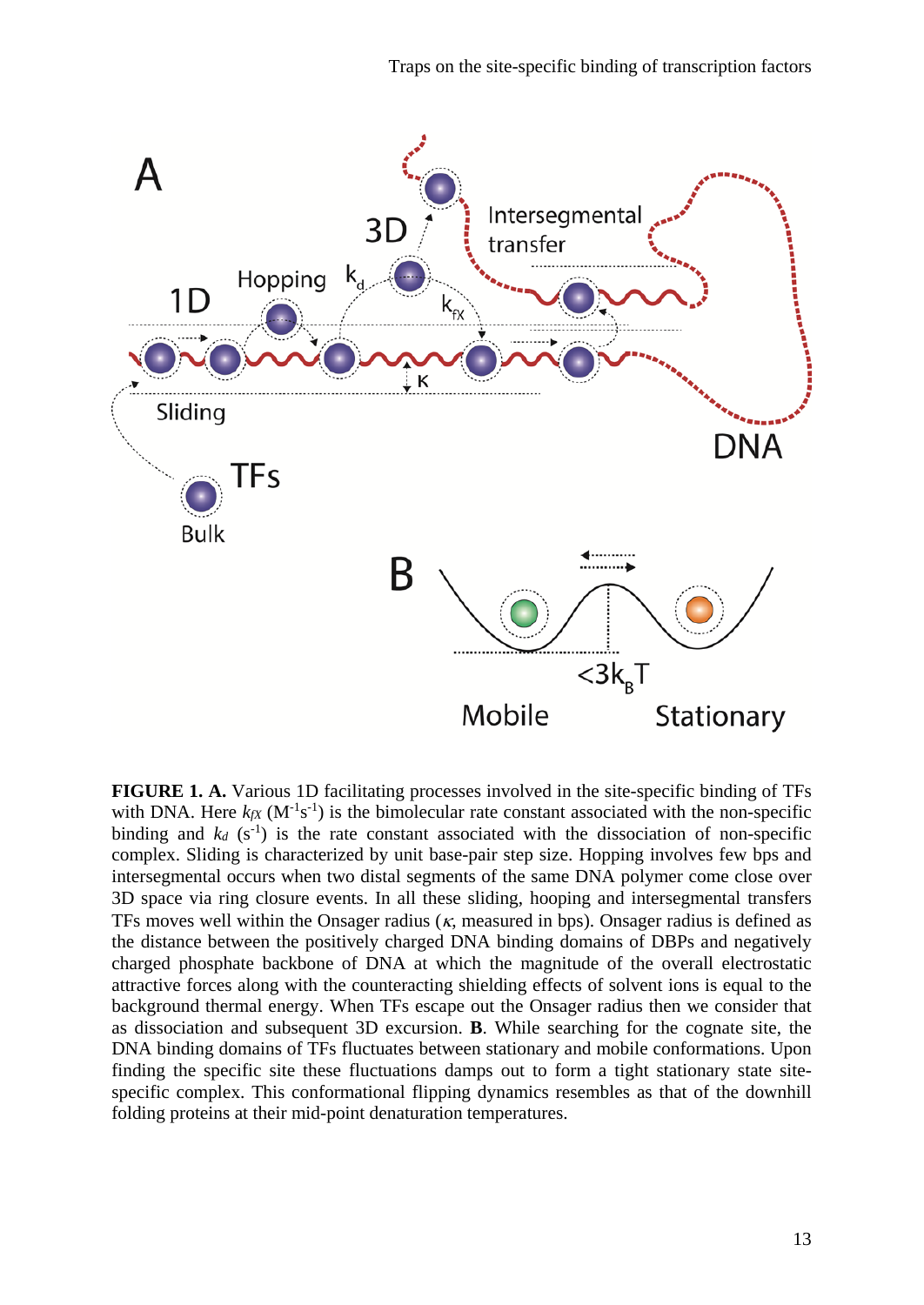

**FIGURE 2**: **A**. Random walk model with random hop size and traps. We consider a linear lattice confined in (*XL*, *XR*) which are reflecting boundaries i.e. the random walker cannot escape over these boundaries. Inside this interval there is a 1Drw (TFs) searching for the absorbing point *XA* starting from *XZ*. When 1Drw hits *XA* (SBS) then it will be removed from the system. With this setting, we introduce a trap at *Xr*. When 1Drw hits this trap then it will get stuck there for an average dwell time of  $\rho_r$  and then escapes back into the original lattice.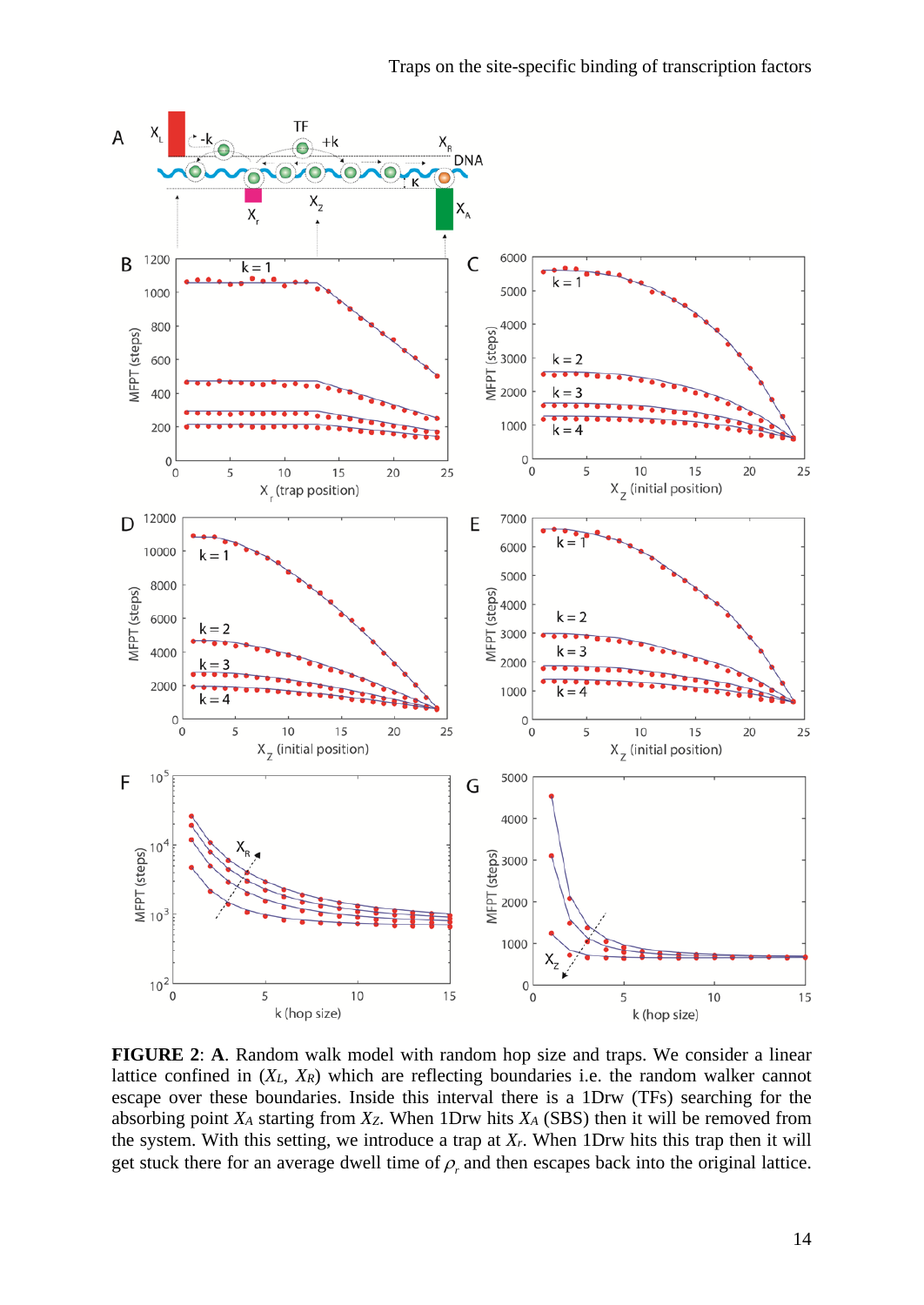In the context of site-specific DNA-protein interactions 1Drw will resemble TFs and absorbing point is the corresponding TF binding site (TBS). Here  $\kappa$  is the Onsager radius. **B**. Here the settings are  $X_L = 0$ ,  $X_R = X_A = 25$ ,  $\rho_r = 15$ ,  $X_Z = 13$  and  $X_r$  was iterated from 1 to 24. MFPT was computed over  $10<sup>5</sup>$  trajectories (red filled circles) and blue solid line is the prediction by **Eqs. 10-11** in all the simulations. **C**. Settings are  $X_L = 0$ ,  $X_R = X_A = 25$  and traps were arbitrarily kept at  $X_r = [3, 5, 8, 11, 15, 18, 21, 24]$  and the corresponding  $\rho_r = [5, 15, 25, 15, 25]$ 35, 45, 55, 65, 75] and *Xz* was iterated from 1 to 24. **D**. Settings are  $X_L = 0$ ,  $X_R = X_A = 25$  and traps were arbitrarily kept at  $X_r = [3, 5, 8, 11, 15, 18, 21, 24]$  and the corresponding  $\rho_r = [75,$ 65, 55, 45, 35, 25, 15, 5] and *Xz* was iterated from 1 to 24. **E**. Settings are  $X_L = 0$ ,  $X_R = X_A = 0$ 25 and traps were arbitrarily kept at  $X_r = [3, 5, 8, 11, 15, 18, 21, 24]$  and the corresponding  $\rho_r = [25, 15, 45, 35, 5, 75, 65, 55]$  and *Xz* was iterated from 1 to 24. **F**. Settings are *XL* = 0, *Xz*  $= 13$  and traps were arbitrarily kept at  $X_r = [3, 5, 8, 11, 15, 18, 21, 24]$  and the corresponding  $\rho_r = [5, 15, 25, 35, 45, 55, 65, 75]$  and the hop size *k* was iterated from 1 to 15 and *XR* was iterated in [25, 35, 45, 55] along the dotted arrow. **G**. Settings are  $X_L = 0$ ,  $X_R = X_A = 25$ ,  $X_Z$ was iterated in [14, 19, 23] along the dotted arrow and traps were at  $X_r = [3, 5, 8, 11, 15, 18,$ 21, 24] with corresponding  $\rho_r = [5, 15, 25, 35, 45, 55, 65, 75]$  and the hop size *k* was iterated from 1 to 15.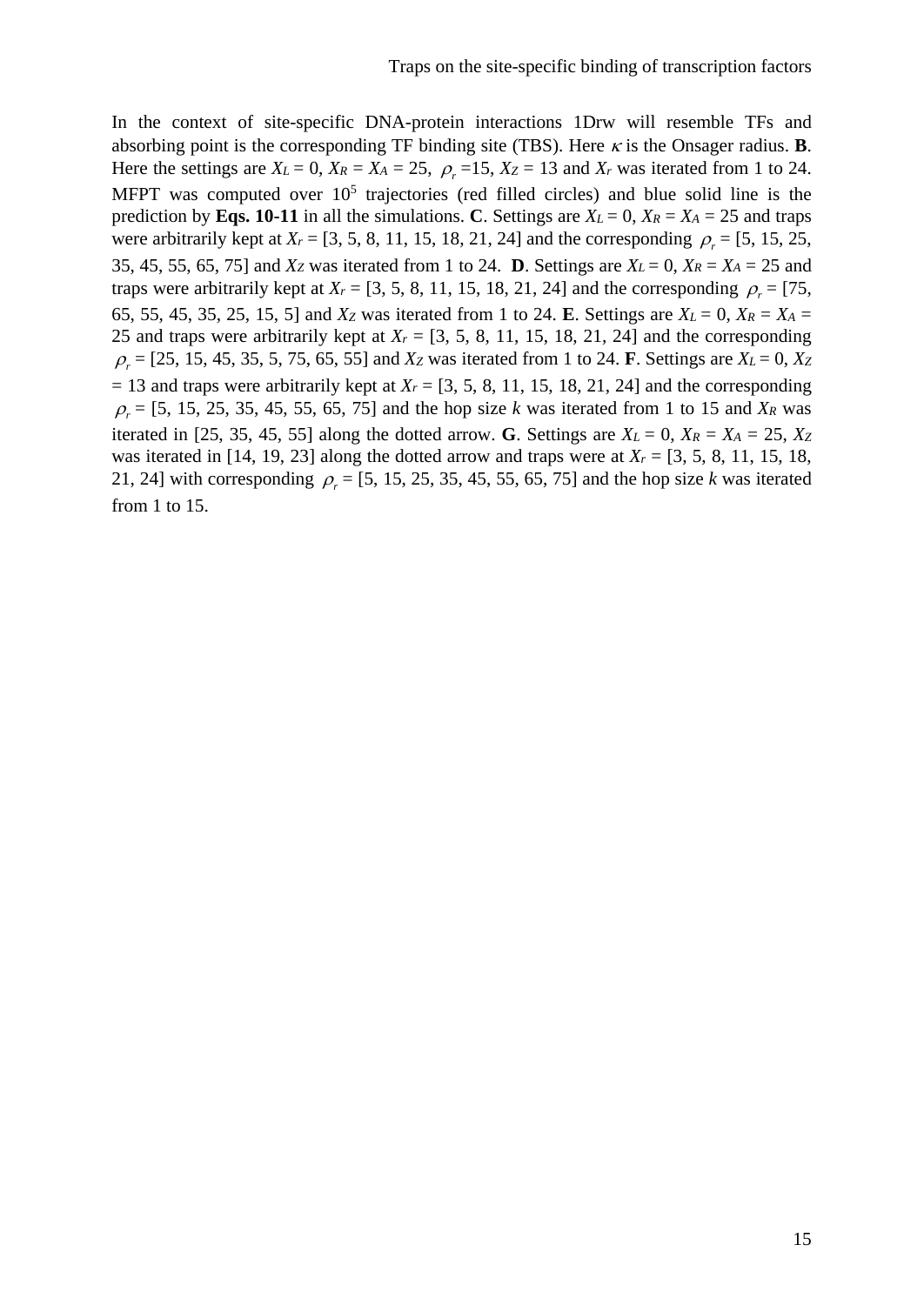

**FIGURE 3**: Distribution of binding stretch length (*q*) of TFs in mouse (**A**) and human (**B**). Computational analysis of PWMs from JASPAR database reveals that the mean values of *q* as  $\sim$ 13 $\pm$ 0.43 and  $\sim$ 12.77 $\pm$ 0.43 bps respectively at a confidence level of 0.95. The median of the length of binding stretch of TFs in human seems to slightly higher  $(-13 \text{ bps})$  than the case of TFs in mouse (~12 bps). These results clearly suggest that  $q < q_c$  for the genomes of human and mouse. **C**. Score table for the PWM corresponding to the mouse TF protein POU2F1a (NM\_011137) that is scanned over *Mus musculus* fin bud initiation factor homolog gene (NM\_026271). Here binding stretch length is  $q = 18$  bps. The cutoff score for the definition of putative specific binding site with p-value  $< 10^{-6}$  seems to be 10.16. Cutoff score for the definition of trap with p-value  $< 10^{-5}$  seems to be 7.71 for 10<sup>-5</sup>. Here the **mark 1** is with specific binding site score of 10.58 which is 4570 bps away from transcription start site (TSS) and **mark 2** is the trap with score 8.19 which is 602 bps away from TSS and 3968 bps away from specific binding site. **D**. Distribution of score values obtained in **C** as defined by **Eq. 16**. The probability of observing a specific binding site by chance was  $p_{NF} < 0.005$ .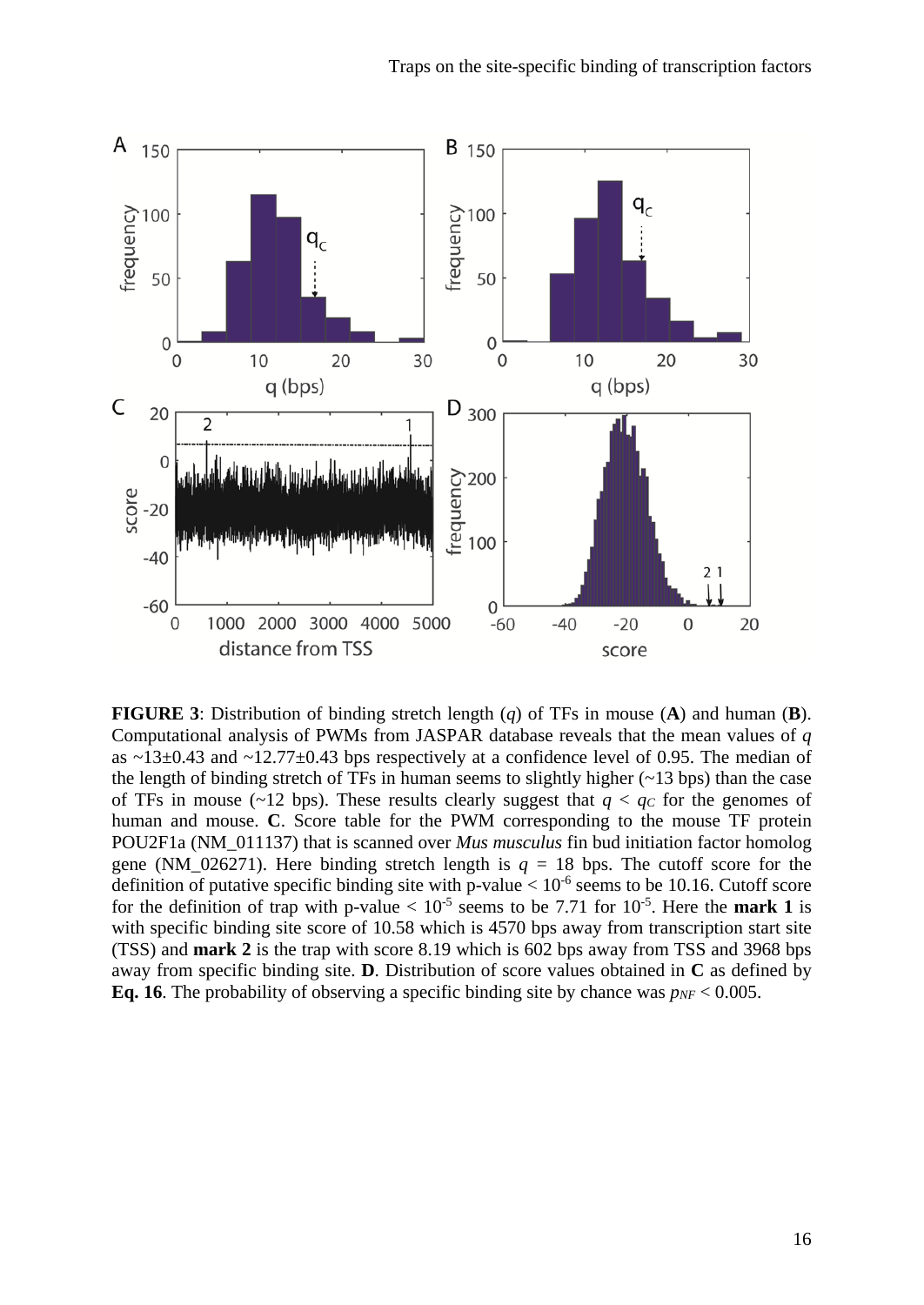

**FIGURE 4**. Distribution of distances between traps and putative specific binding sites in human (**B**, **D**, **F**) and mouse (**A**, **C**, **E**). These distances were obtained by scanning the upstream 5000 bps sequences of various genes of human and mouse with PWMs available for various human and mouse TFs in JASPAR database. For each combination of PWM and upstream sequence a score table was constructed and the cutoff scores for specific and trap sites were computed. In all these cases the specific binding site was defined by the p-value <  $10^{-6}$ . In **A** and **B**, the traps were defined by p-value <  $10^{-3}$ . In **C** and **D**, the traps were defined by p-value  $< 10^{-4}$ . In **E** and **F** the traps were defined by p-value  $< 10^{-5}$ . These results clearly suggest that traps with strong affinity towards TFs are preferably located near the specific binding site which is in line with the prediction of **Eqs. 10-11**.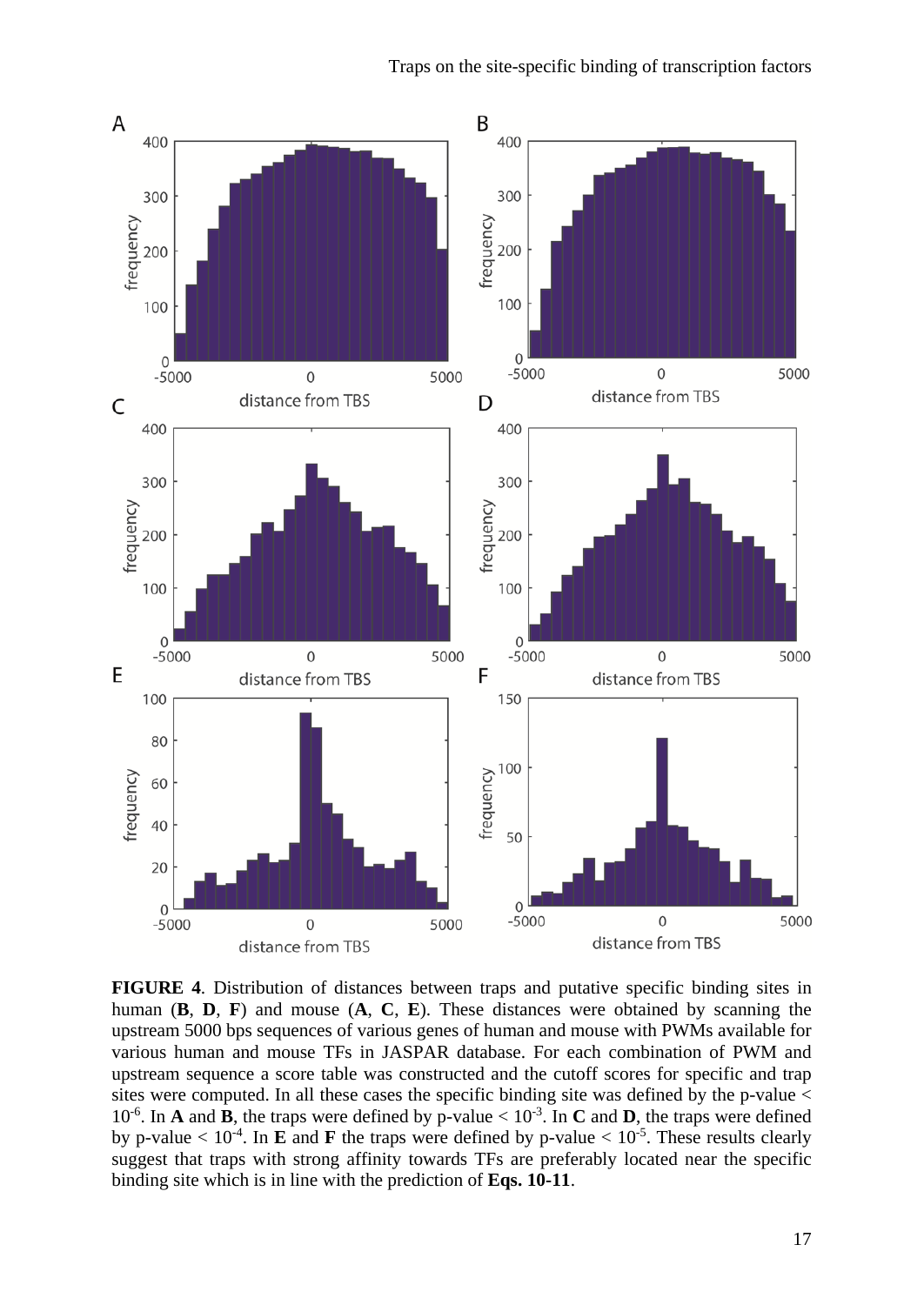

**FIGURE 5**: Effects of identical binding sites. In this model two identical specific binding sites CRM1 and CRM2 for the same TF was constructed with varying *u* bps distance between them [30, 40]. Depending on *u*, the influence of CRM1 on CRM2 will vary. Clearly as *u* tends towards infinity, both these binding sites behaves independently and the number of effective binding sites will be 2. When  $u = 0$ , then the number of effective binding sites will be 1 since  $p_L = p_R = \frac{1}{2}$  and  $p(0) = 0$ . Here  $p_L$  is the probability of TFs entering from left side of CRM1 and  $p_R$  is the probability of TFs entering from right side of CRM2 and  $p(u) =$  $u/(u_0+u)$  is the probability of TFs entering from the interconnecting region which can bind with any one of the CRMs as defined in Eq. 17. When  $u = u_0$  where  $u_0$  in the average 1Dd length of TFs, then the probability of TFs to reach any one of the CRMs via interconnecting region will be  $p(u_0) = \frac{1}{2}$  so that the number of effective binding sites will be 3/2.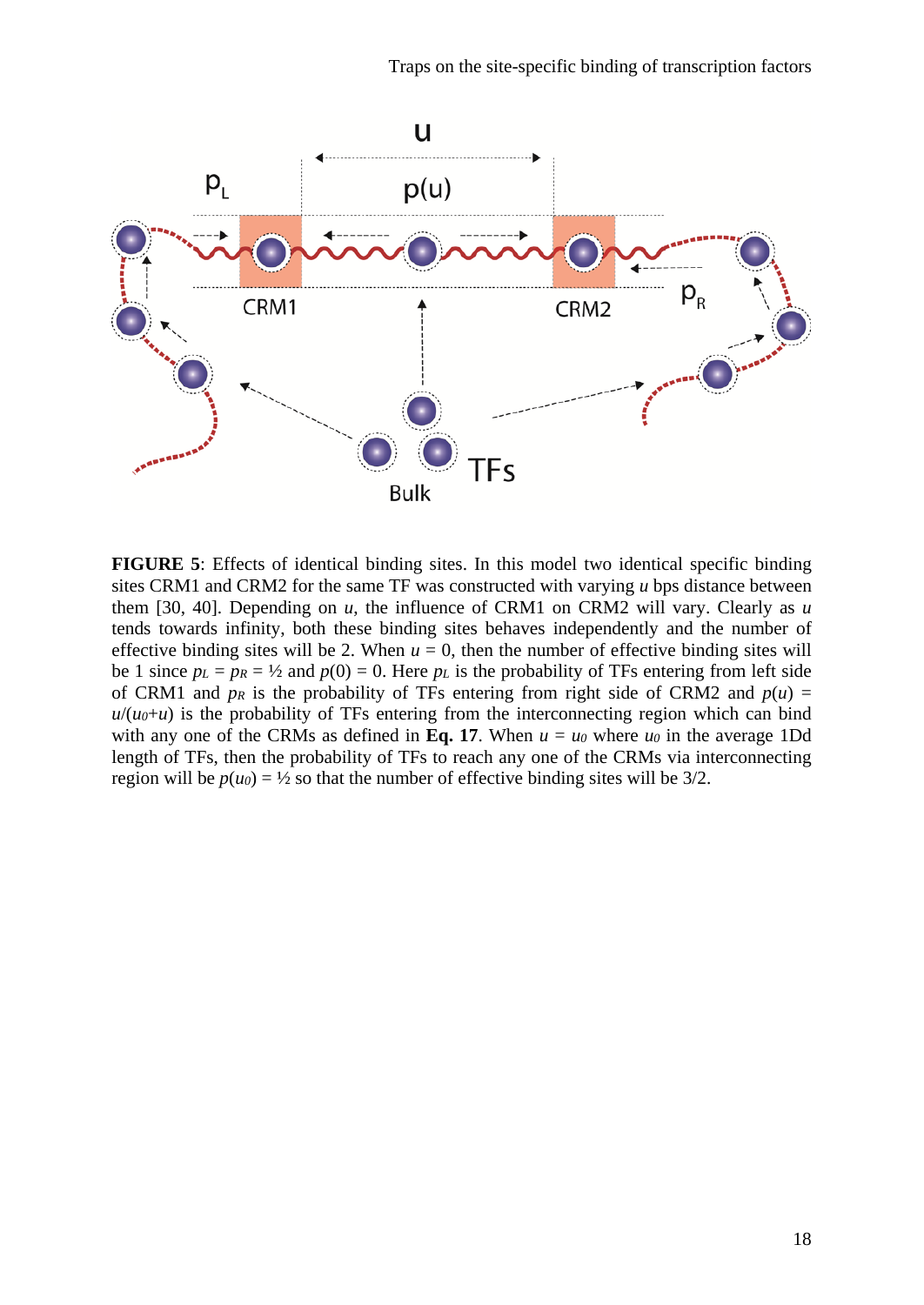| Symbol            | Definition                                                                | Remarks          |
|-------------------|---------------------------------------------------------------------------|------------------|
| <b>SBS</b>        | Specific binding site                                                     |                  |
| <b>NSBS</b>       | Nonspecific binding site                                                  |                  |
| <b>DBD</b>        | DNA binding domain                                                        |                  |
| <b>DBP</b>        | DNA binding protein                                                       |                  |
| <b>TBS</b>        | Transcription factor binding site                                         |                  |
| <b>TSS</b>        | Transcription start site                                                  |                  |
| TF                | <b>Transcription factor</b>                                               |                  |
| nDd               | n-dimensional diffusion                                                   |                  |
| <b>CRM</b>        | cis-regulatory module                                                     |                  |
| rcsDNA            | Relaxed conformational state of DNA                                       |                  |
| ccsDNA            | Condensed conformational state of DNA                                     |                  |
| 3Ddo              | 3Dd only model on site-specific DNA-protein                               |                  |
| model             | interactions in which the protein molecule will be                        |                  |
|                   | assumed to bind at specific site on DNA via one-step                      |                  |
|                   | 3Dd mediated routes.                                                      |                  |
| 3D <sub>1</sub> D | In this two-step model, the protein binds at the                          |                  |
| model             | specific site on DNA via a combination of 3Dd and                         |                  |
|                   | 1Dd mediated routes.                                                      |                  |
| 1Drw              | 1D random walker whose position on the linear lattice                     |                  |
|                   | is x that is confined in $(x_L, x_R)$ .                                   |                  |
| XL                | Left side boundary of linear lattice for 1Drw                             | bps              |
| X R               | Right side boundary of linear lattice for 1Drw                            | bps              |
| $x_A$             | Absorbing boundary of linear lattice for 1Drw                             | bps              |
| xz                | Initial position of 1Drw on linear lattice                                | bps              |
| $\chi_r$          | Position of rth trap on linear lattice                                    |                  |
| $l_d$             | base-pair, bps $(1 \text{ bps} = 3.4 \text{ x } 10^{-10} \text{m})$       |                  |
| $X_L$             | $=x_L/l_d$                                                                | dimensionless    |
| $X_R$             | $= x_R/l_d$                                                               | dimensionless    |
| $X_A$             | $= x_A/l_d$                                                               | dimensionless    |
| Xz                | $= xz/l_d$                                                                | dimensionless    |
| $X_r$             | $= x_r / l_d$                                                             | dimensionless    |
| $\phi$            | Average value of microscopic transition rates $\langle w_{\pm i} \rangle$ | $s^{-1}$         |
|                   | over various hop sizes.                                                   |                  |
| $k_r$             | Dissociation rate constant associated with the 1Drw                       | $s^{-1}$         |
|                   | that got stuck at rth trap.                                               |                  |
| $\rho_r$          | $(=\phi/k_r)$ dimensionless dwell time of 1Drw at rth trap                | simulation steps |
| $k_{fX}$          | Rate constant associated with nonspecific contact                         | $M^{-1}s^{-1}$   |
|                   | formation between DNA and TFs                                             |                  |
| $k_d$             | Dissociation rate constant associated with the                            | $s^{-1}$         |
|                   | nonspecific DNA-protein complex.                                          |                  |
| κ                 | Onsager radius which is defined as the distance                           | bps              |
|                   | between the DBDs of TFs and the phosphate                                 |                  |
|                   | backbone of DNA at which the overall electrostatic                        |                  |
|                   | attractive forces will be comparable with that of the                     |                  |
|                   | background thermal energy $(\sim 1 \text{kgT})$ .                         |                  |
| $\boldsymbol{k}$  | Hop size associated with 1Drw or the DBPs which are                       | dimensionless    |

**Table 1. Various symbols and parameters used in the main text**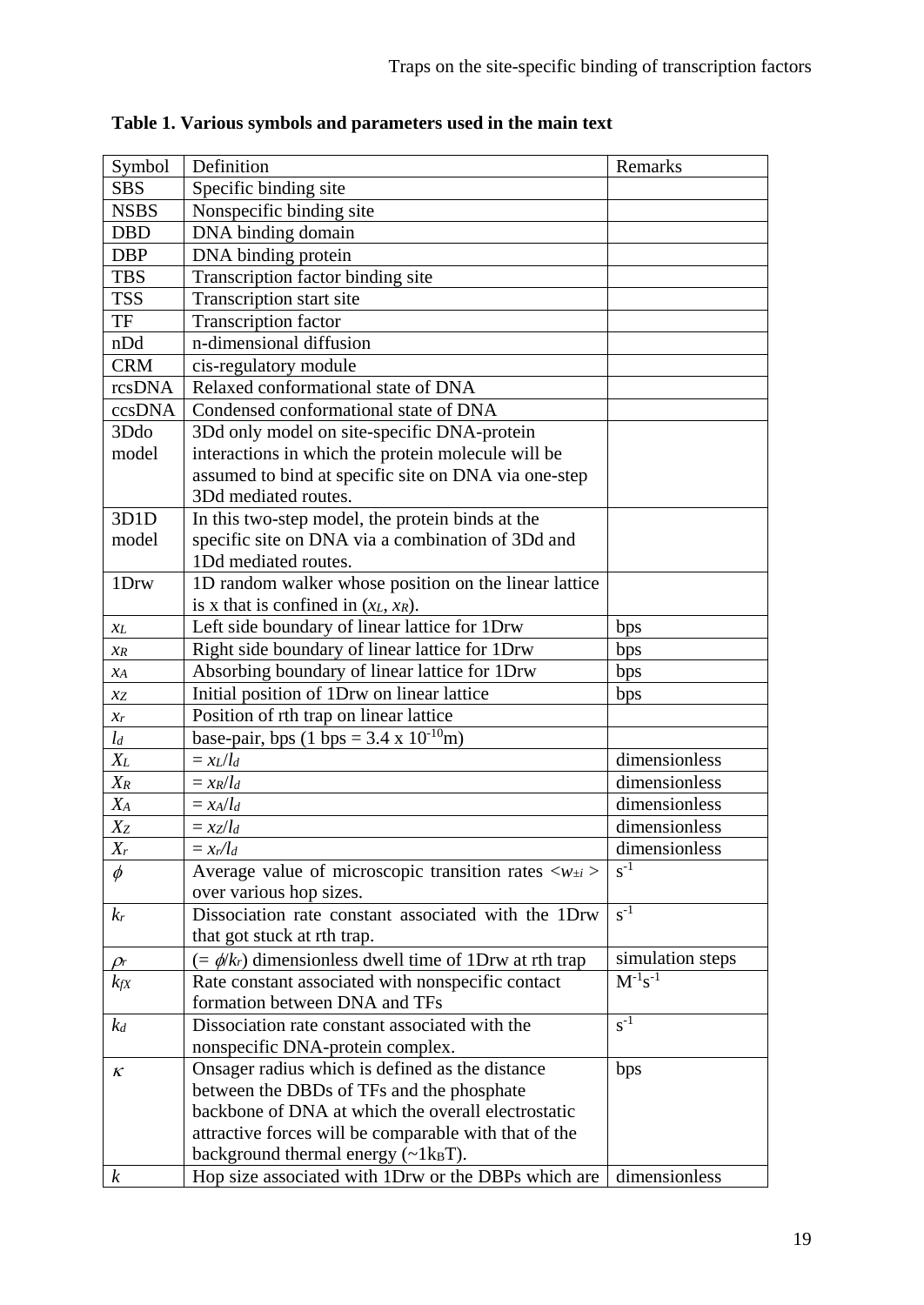|                  | performing 1Dd along DNA lattice.                                                                                                                                                            |                         |
|------------------|----------------------------------------------------------------------------------------------------------------------------------------------------------------------------------------------|-------------------------|
| $d_o$            | 1Dd coefficient associated with the DBPs. In case of                                                                                                                                         | $bps^2$ s <sup>-1</sup> |
|                  | 1Drw we can define it as $d_o = \sum_{i=-l}^{l_d} p_i w_i i^2$ . Here $p_{\pm i}$                                                                                                            |                         |
|                  | is the microscopic transition probabilities associated                                                                                                                                       |                         |
|                  | with the forward and reverse movements of 1Drw                                                                                                                                               |                         |
|                  | along with the corresponding microscopic transition                                                                                                                                          |                         |
|                  | rates $w_{\pm i}$ and <i>i</i> is the step length measured in bps. For                                                                                                                       |                         |
|                  | unbiased sliding movement $p_{\pm i} \sim \frac{1}{2}$ and $w_{\pm i} \sim 10^6$ s-1                                                                                                         |                         |
|                  | so that $d_0 \sim 10^6$ bps <sup>2</sup> s <sup>-1</sup> .                                                                                                                                   |                         |
| D <sub>o</sub>   | $= d_o/dl_d^2$ .                                                                                                                                                                             | dimensionless           |
|                  | When the hop size $k > 1$ , then $D_0 = (k+1) (2k+1)/6$ .                                                                                                                                    |                         |
| $u_0$            | Average 1Dd length associated with the dynamics of                                                                                                                                           | bps                     |
|                  | TFs on DNA.                                                                                                                                                                                  |                         |
| $p_L$            | Probability associated with the entry of TFs from left                                                                                                                                       |                         |
|                  | side of the SBS.                                                                                                                                                                             |                         |
| $p_R$            | Probability associated with the entry of TFs from right                                                                                                                                      |                         |
|                  | side of the SBS.                                                                                                                                                                             |                         |
| $\boldsymbol{u}$ | Distance between the adjacently located CRMs.                                                                                                                                                | bps                     |
| p(u)             | Probability associated with the TFs which landed at                                                                                                                                          |                         |
|                  | the interconnecting region between two adjacently                                                                                                                                            |                         |
|                  | located CRMs to reach any of them without                                                                                                                                                    |                         |
|                  | dissociation.                                                                                                                                                                                |                         |
| $q_{\parallel}$  | Length of genomic DNA spanned upon binding of<br>TFs of interest.                                                                                                                            | bps                     |
|                  |                                                                                                                                                                                              |                         |
| qc               | (Solution of $(N-q)$ $(1/4)$ <sup><math>q</math></sup> = 1 for <i>q</i> ) critical length of<br>binding stretch of TFs at which only one of the SBS                                          | bps                     |
|                  | can be found on the genome of size N bps.                                                                                                                                                    |                         |
|                  | $(=1-X_Z/X_R)$ splitting probability associated with the                                                                                                                                     |                         |
| $p_{LZ}$         |                                                                                                                                                                                              |                         |
|                  |                                                                                                                                                                                              |                         |
|                  |                                                                                                                                                                                              |                         |
| PLr              | 1Drw to reach $X_L = 0$ starting from $X_Z$ when $X_A = X_R$ .<br>$(=1-X_r/X_R)$ splitting probability associated with the<br>1Drw to reach $X_L = 0$ starting from $X_r$ when $X_A = X_R$ . |                         |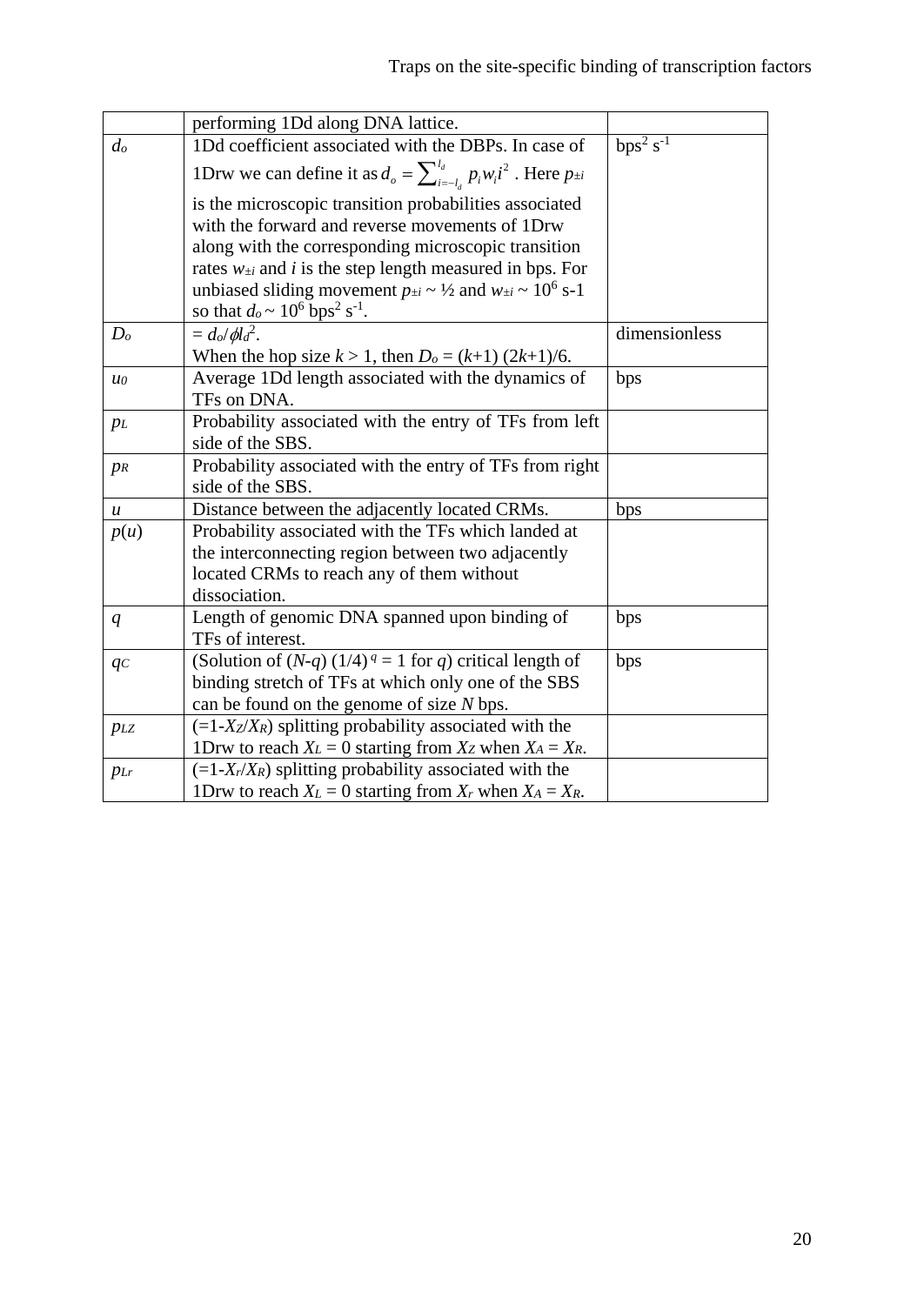# References

- [1] Alberts B 2002 *Molecular biology of the cell* (New York: Garland Science)
- [2] Lewin B, Krebs J E, Kilpatrick S T, Goldstein E S and Lewin B 2011 *Lewin's genes X* (Sudbury, Mass.: Jones and Bartlett)
- [3] Ptashne M 1986 *A genetic switch : gene control and phage [lambda]* (Cambridge, Mass.; Palo Alto, Calif.: Cell Press ; Blackwell Scientific Publications)
- [4] Ptashne M and Gann A 2002 *Genes & signals* (Cold Spring Harbor, New York: Cold Spring Harbor Laboratory Press)
- [5] Watson J D 1987 *Molecular biology of the gene* (Menlo Park, Calif.: Benjamin/Cummings)
- [6] Atkins P W 1978 *Physical chemistry* (San Francisco: W.H. Freeman)
- [7] Berg O G, Winter R B and von Hippel P H 1981 Diffusion-driven mechanisms of protein translocation on nucleic acids. 1. Models and theory *Biochemistry* **20** 6929-48
- [8] Winter R B, Berg O G and von Hippel P H 1981 Diffusion-driven mechanisms of protein translocation on nucleic acids. 3. The Escherichia coli lac repressor--operator interaction: kinetic measurements and conclusions *Biochemistry* **20** 6961-77
- [9] Murugan R 2004 DNA-protein interactions under random jump conditions *Phys Rev E Stat Nonlin Soft Matter Phys* **69** 011911
- [10] Murugan R 2007 Generalized theory of site-specific DNA-protein interactions *Phys Rev E Stat Nonlin Soft Matter Phys* **76** 011901
- [11] Murugan R 2006 Critical jump sizes in DNA-protein interactions *Biophys Chem* **120** 143-7
- [12] Bonnet I, Biebricher A, Porte P L, Loverdo C, Benichou O, Voituriez R, Escude C, Wende W, Pingoud A and Desbiolles P 2008 Sliding and jumping of single EcoRV restriction enzymes on non-cognate DNA *Nucleic Acids Res* **36** 4118-27
- [13] Koslover E F, Diaz de la Rosa M A and Spakowitz A J 2011 Theoretical and computational modeling of target-site search kinetics in vitro and in vivo *Biophys J* **101** 856-65
- [14] Bauer M and Metzler R 2013 In vivo facilitated diffusion model *PLoS One* **8** e53956
- [15] van den Broek B, Lomholt M A, Kalisch S M, Metzler R and Wuite G J 2008 How DNA coiling enhances target localization by proteins *Proc Natl Acad Sci U S A* **105** 15738-42
- [16] Cherstvy A G, Kolomeisky A B and Kornyshev A A 2008 Protein--DNA interactions: reaching and recognizing the targets *J Phys Chem B* **112** 4741-50
- [17] Kolomeisky A B 2011 Physics of protein-DNA interactions: mechanisms of facilitated target search *Phys Chem Chem Phys* **13** 2088-95
- [18] Beshnova D A, Cherstvy A G, Vainshtein Y and Teif V B 2014 Regulation of the nucleosome repeat length in vivo by the DNA sequence, protein concentrations and long-range interactions *PLoS Comput Biol* **10** e1003698
- [19] Li G-W, Berg O G and Elf J 2009 Effects of macromolecular crowding and DNA looping on gene regulation kinetics *Nat Phys* **5** 294-7
- [20] Murugan R 2009 Directional dependent dynamics of protein molecules on DNA *Phys Rev E Stat Nonlin Soft Matter Phys* **79** 041913
- [21] Murugan R 2010 Theory of site-specific interactions of the combinatorial transcription factors with DNA *Journal of Physics A: Mathematical and Theoretical* **43** 195003
- [22] Murugan R 2010 Theory of site-specific DNA-protein interactions in the presence of conformational fluctuations of DNA binding domains *Biophys J* **99** 353-9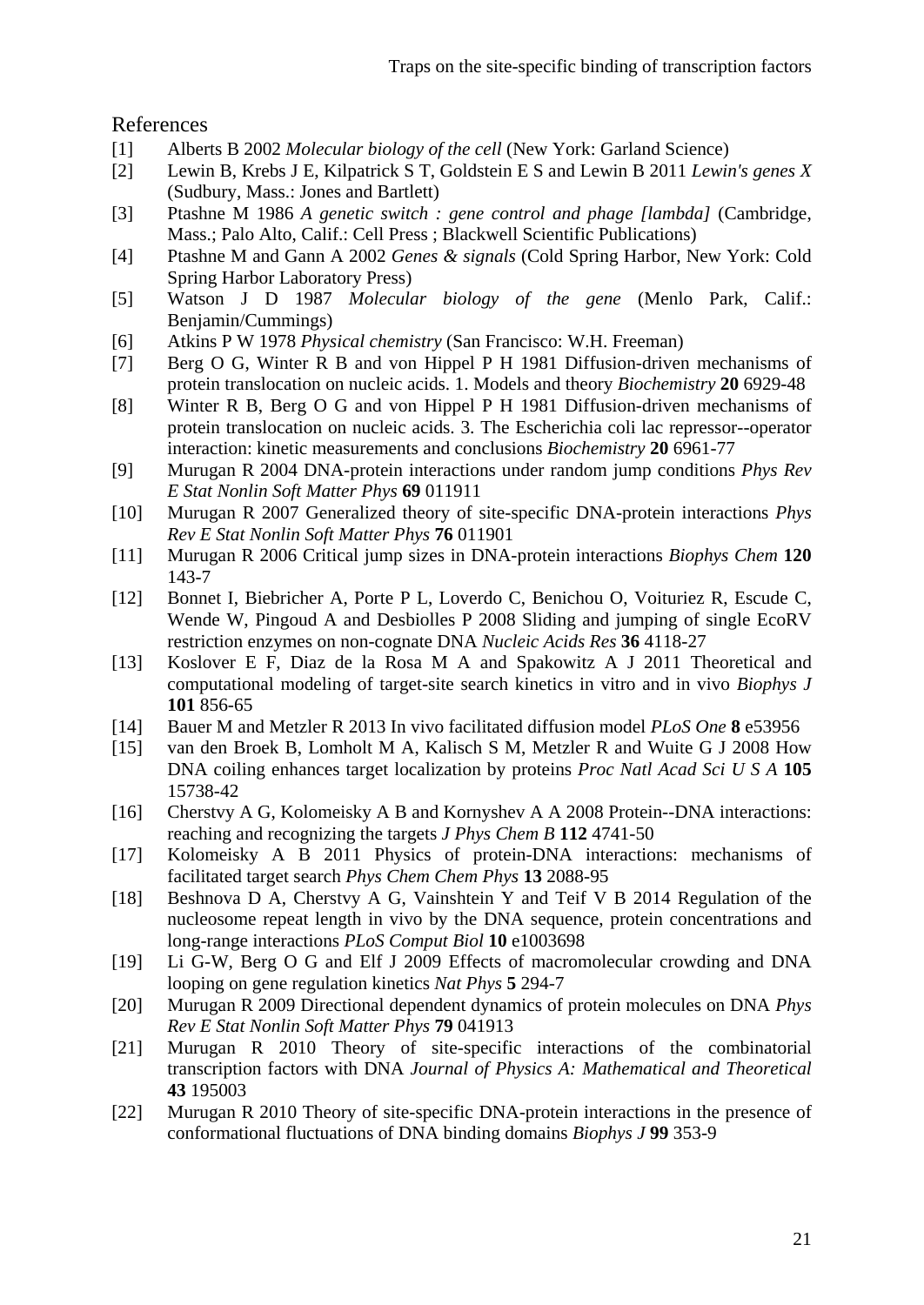- [23] Kalodimos C G, Biris N, Bonvin A M, Levandoski M M, Guennuegues M, Boelens R and Kaptein R 2004 Structure and flexibility adaptation in nonspecific and specific protein-DNA complexes *Science* **305** 386-9
- [24] Lange M, Kochugaeva M and Kolomeisky A B 2015 Dynamics of the Protein Search for Targets on DNA in the Presence of Traps *J Phys Chem B* **119** 12410-6
- [25] Marcovitz A and Levy Y 2011 Frustration in protein-DNA binding influences conformational switching and target search kinetics *Proc Natl Acad Sci U S A* **108** 17957-62
- [26] Marcovitz A and Levy Y 2013 Weak frustration regulates sliding and binding kinetics on rugged protein-DNA landscapes *J Phys Chem B* **117** 13005-14
- [27] Wunderlich Z and Mirny L A 2008 Spatial effects on the speed and reliability of protein-DNA search *Nucleic Acids Res* **36** 3570-8
- [28] Murugan R 2009 Packaging effects on site-specific DNA-protein interactions *Phys Rev E Stat Nonlin Soft Matter Phys* **79** 061920
- [29] Murugan R 2011 Theory on thermodynamic coupling of site-specific DNA–protein interactions with fluctuations in DNA-binding domains *Journal of Physics A: Mathematical and Theoretical* **44** 505002
- [30] Mahmutovic A, Berg O G and Elf J 2015 What matters for lac repressor search in vivo--sliding, hopping, intersegment transfer, crowding on DNA or recognition? *Nucleic Acids Res* **43** 3454-64
- [31] Niranjani G, Murugan, Rajamanickam 2016 Generalized theory on the mechanism of site-specific DNA-protein interactions *Journal of Statistical Mechanics: Theory and Experiment* **in press**
- [32] Gardiner C W 1985 *Handbook of stochastic methods for physics, chemistry, and the natural sciences* (Berlin; New York: Springer-Verlag)
- [33] Risken H 1989 *The Fokker-Planck equation : methods of solution and applications* (Berlin; New York: Springer-Verlag)
- [34] Kampen N G v 1981 *Stochastic processes in physics and chemistry* (Amsterdam; New York; New York: North-Holland ; Sole distributors for the USA and Canada, Elsevier North-Holland)
- [35] Mazo R M 2002 *Brownian motion : fluctuations, dynamics, and applications* (Oxford; New York: Clarendon Press ; Oxford University Press)
- [36] Yang W Y and Gruebele M 2003 Folding at the speed limit *Nature* **423** 193-7
- [37] Elf J, Li G W and Xie X S 2007 Probing transcription factor dynamics at the singlemolecule level in a living cell *Science* **316** 1191-4
- [38] Murugan R 2006 Mean first passage time calculation for the random walk with random step size *Journal of Physics A: Mathematical and General* **39** 1575
- [39] Murugan R 2006 Mean first passage time calculation for a one-dimensional random walk with random absorbing boundary *Journal of Physics A: Mathematical and General* **39** L199
- [40] Hammar P, Wallden M, Fange D, Persson F, Baltekin O, Ullman G, Leroy P and Elf J 2014 Direct measurement of transcription factor dissociation excludes a simple operator occupancy model for gene regulation *Nat Genet* **46** 405-8
- [41] Gillespie D T 1977 Exact stochastic simulation of coupled chemical reactions *The Journal of Physical Chemistry* **81** 2340-61
- [42] Gillespie D T 2007 Stochastic simulation of chemical kinetics *Annu Rev Phys Chem* **58** 35-55
- [43] Kimball J W 1965 *Biology* (Palo Alto, Calif.: Addison-Wesley Pub. Co.)
- [44] Campbell N A and Reece J B 2005 *Biology* (San Francisco: Pearson, Benjamin Cummings)